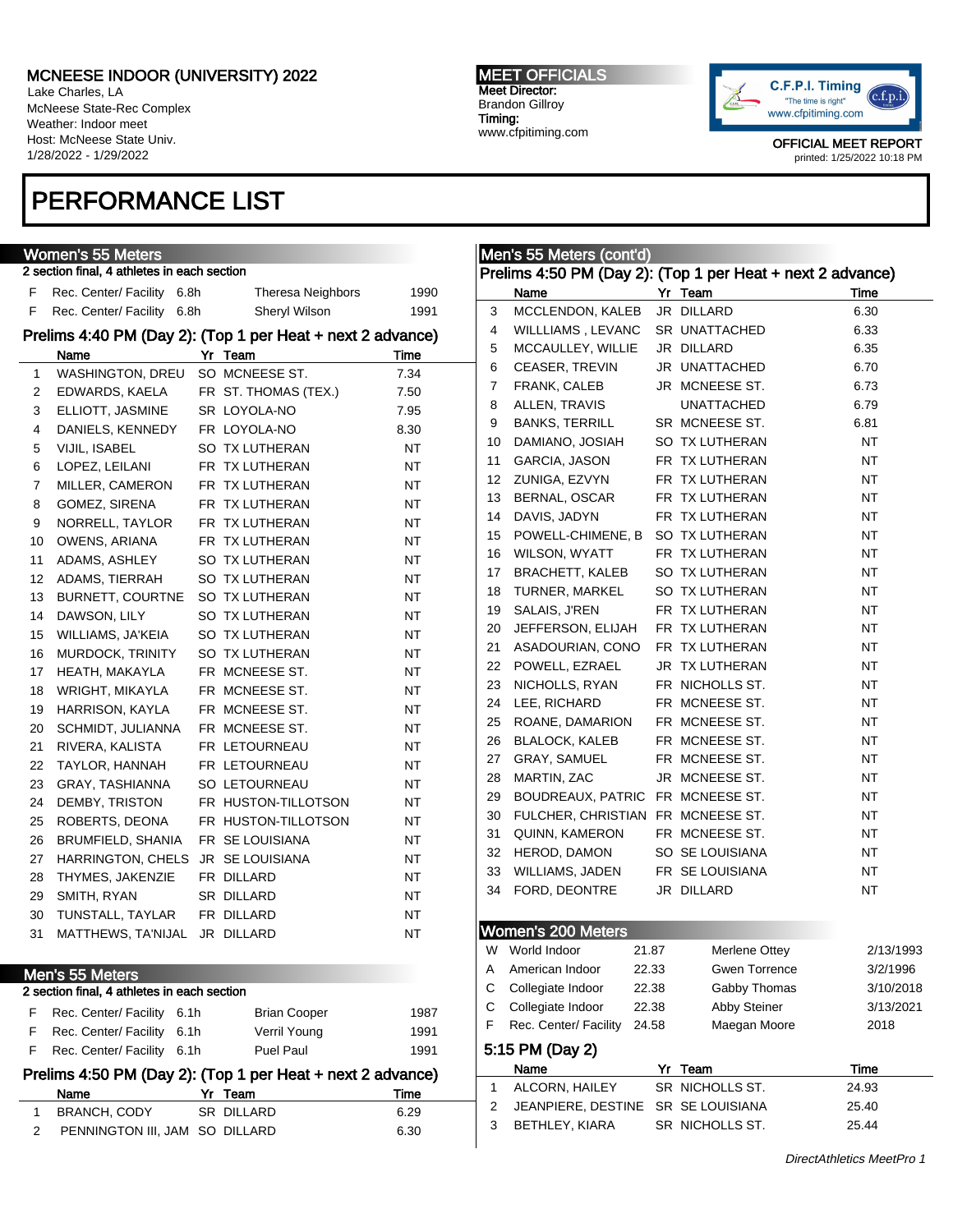Lake Charles, LA McNeese State-Rec Complex Weather: Indoor meet Host: McNeese State Univ. 1/28/2022 - 1/29/2022

## PERFORMANCE LIST

MEET OFFICIALS Meet Director: Brandon Gillroy Timing: www.cfpitiming.com



OFFICIAL MEET REPORT printed: 1/25/2022 10:18 PM

| Women's 200 Meters (cont'd) |                        |       |                         |           | Men's 200 Meters (cont'd) |                                   |       |                                      |                           |
|-----------------------------|------------------------|-------|-------------------------|-----------|---------------------------|-----------------------------------|-------|--------------------------------------|---------------------------|
|                             | 5:15 PM (Day 2)        |       |                         |           |                           | 4:55 PM (Day 2)                   |       |                                      |                           |
|                             | Name                   |       | Yr Team                 | Time      |                           | Name                              |       | Yr Team                              | Time                      |
| 4                           | NEWMAN, AMAI           |       | FR UNATTACHED           | 25.60     | $\overline{7}$            | CROWDER, MAX                      |       | SR UNATTACHED                        | 23.00                     |
| 5                           | NARCISSE, KEIONDR      |       | JR NICHOLLS ST.         | 25.62     | 8                         | POWELL-CHIMENE, B                 |       | SO TX LUTHERAN                       | 23.16                     |
| 6                           | HEATH, MAKAYLA         |       | FR MCNEESE ST.          | 25.71     | 9                         | <b>BLALOCK, KALEB</b>             |       | FR MCNEESE ST.                       | 23.16                     |
| 7                           | OBOH, OMO              |       | SR NICHOLLS ST.         | 25.95     | 10                        | FULCHER, CHRISTIAN FR MCNEESE ST. |       |                                      | 23.20                     |
| 8                           | <b>GRAY, TASHIANNA</b> |       | SO LETOURNEAU           | 26.48     | 11                        | HALL, JARED                       |       | SO LETOURNEAU                        | 23.20                     |
| 9                           | MAYE, NIA              |       | SO NICHOLLS ST.         | 26.76     | 12                        | <b>VEAL, TERRENCE</b>             |       | FR ST. THOMAS (TEX.)                 | 23.30                     |
| 10                          | EDWARDS, KAELA         |       | FR ST. THOMAS (TEX.)    | 27.30     | 13                        | JEFFERSON, ELIJAH                 |       | FR TX LUTHERAN                       | 23.43                     |
| 11                          | WILLIAMS, JA'KEIA      |       | <b>SO TX LUTHERAN</b>   | 27.42     | 14                        | ASADOURIAN, CONO                  |       | FR TX LUTHERAN                       | 23.44                     |
| 12                          | HINTON, NY'CIERRA      |       | FR ST. THOMAS (TEX.)    | 27.80     | 15                        | MINGO, MAKALE                     |       | FR ST. THOMAS (TEX.)                 | 23.50                     |
| 13                          | GOMEZ, SIRENA          |       | FR TX LUTHERAN          | 27.91     | 16                        | <b>BRACHETT, KALEB</b>            |       | SO TX LUTHERAN                       | 23.56                     |
| 14                          | NORRELL, TAYLOR        |       | FR TX LUTHERAN          | 27.99     | 17                        | ALLEN, TRAVIS                     |       | <b>UNATTACHED</b>                    | 23.60                     |
| 15                          | DANIELS, KENNEDY       |       | FR LOYOLA-NO            | 28.00     | 18                        | WILSON, WYATT                     |       | FR TX LUTHERAN                       | 23.65                     |
| 16                          | TUNSTALL, TAYLAR       |       | FR DILLARD              | 28.00     | 19                        | DAVIS, JADYN                      |       | FR TX LUTHERAN                       | 23.86                     |
| 17                          | COASTER, JAMAYA        |       | FR ST. THOMAS (TEX.)    | 28.20     | 20                        | DAMIANO, JOSIAH                   |       | SO TX LUTHERAN                       | 23.88                     |
| 18                          | LOPEZ, LEILANI         |       | FR TX LUTHERAN          | 28.34     | 21                        | MCFADDEN, AARON                   |       | FR LOYOLA-NO                         | 24.21                     |
| 19                          | <b>WALTON, LEILA</b>   |       | SO DILLARD              | 28.61     | 22                        | AKPEN, JOSIAH                     |       | FR ST. THOMAS (TEX.)                 | 24.30                     |
| 20                          | VEGA, OLGA             |       | FR LETOURNEAU           | 29.06     | 23                        | CAZARES, CARLOS                   |       | FR ST. THOMAS (TEX.)                 | 24.50                     |
| 21                          | MARTIN, ALANNI         |       | SO DILLARD              | 29.07     | 24                        | LORD, BRADDOCK                    |       | FR LOYOLA-NO                         | 24.57                     |
| 22                          | MILLER, CAMERON        |       | FR TX LUTHERAN          | 29.19     | 25                        | BERNAL, OSCAR                     |       | FR TX LUTHERAN                       | 24.62                     |
| 23                          | ADAMS, ASHLEY          |       | SO TX LUTHERAN          | 29.22     | 26                        | HILL, MICHAEL                     |       | FR LETOURNEAU                        | 24.87                     |
| 24                          | CAVAZOS, CIARA         |       | FR TX LUTHERAN          | 29.71     | 27                        | LANDRY, ANTHONY                   |       | FR NICHOLLS ST.                      | 25.30                     |
| 25                          | VIJIL, ISABEL          |       | SO TX LUTHERAN          | 29.88     | 28                        | JOHNSON, CAMERON SO LOYOLA-NO     |       |                                      | 25.62                     |
| 26                          | RIVERA, KALISTA        |       | FR LETOURNEAU           | 30.07     | 29                        | GARCIA, JASON                     |       | FR TX LUTHERAN                       | <b>NT</b>                 |
| 27                          | WEST, REAGAN           |       | FR MCNEESE ST.          | <b>NT</b> | 30                        | ZUNIGA, EZVYN                     |       | FR TX LUTHERAN                       | NT                        |
| 28                          | MITCHELL, RAMI         |       | JR NICHOLLS ST.         | <b>NT</b> | 31                        | SALAIS, J'REN                     |       | FR TX LUTHERAN                       | NT                        |
| 29                          | OQUAIN, JADAH          |       | FR NICHOLLS ST.         | <b>NT</b> | 32                        | HAYES, ISAAC                      |       | SO NICHOLLS ST.                      | NT                        |
| 30                          | OWENS, ARIANA          |       | FR TX LUTHERAN          | <b>NT</b> | 33                        | LEE, CALEB                        |       | FR NICHOLLS ST.                      | NT                        |
| 31                          | DEMBY, TRISTON         |       | FR HUSTON-TILLOTSON     | <b>NT</b> | 34                        | ROANE, DAMARION                   |       | FR MCNEESE ST.                       | NT                        |
| 32                          | ROBERTS, DEONA         |       | FR HUSTON-TILLOTSON     | <b>NT</b> | 35                        | <b>TROSEN, ANDREW</b>             |       | SO LETOURNEAU                        | NT                        |
| 33                          | BRUMFIELD, SHANIA      |       | FR SE LOUISIANA         | <b>NT</b> | 36                        | HEICHELHEIM, DALTO JR LETOURNEAU  |       |                                      | NT                        |
|                             |                        |       |                         |           | 37                        | SHEAD, JOHN                       |       | FR HUSTON-TILLOTSON                  | NT                        |
|                             | Men's 200 Meters       |       |                         |           | 38                        |                                   |       | ARMSTRONG, JOSEP FR HUSTON-TILLOTSON | NT                        |
|                             | W World Indoor         | 19.92 | <b>Frank Fredericks</b> | 2/18/1996 | 39                        | GARDNER, DAVONTA                  |       | FR HUSTON-TILLOTSON                  | NT                        |
| A                           | American Indoor        | 20.10 | <b>Wallace Spearmon</b> | 3/11/2005 | 40                        | FORD, DEONTRE                     |       | JR DILLARD                           | NT                        |
| С                           | Collegiate Indoor      | 20.02 | Elijah Hall             | 3/10/2018 |                           |                                   |       |                                      |                           |
| F                           | Rec. Center/ Facility  | 22.11 | Deandre Henderson       | 1/17/2014 |                           | <b>Women's 400 Meters</b>         |       |                                      |                           |
|                             |                        |       |                         |           |                           | W World Indoor                    | 49.59 | Jamila Kratochvilova                 | 3/7/1982                  |
|                             | 4:55 PM (Day 2)        |       |                         |           | A                         | American Indoor                   | 50.34 | Kendall Ellis                        | 3/10/2018                 |
|                             | Name                   |       | Yr Team                 | Time      | С                         | Collegiate Indoor                 | 50.34 | Kendall Ellis                        | 3/10/2018                 |
| 1                           | WHITE, JACOB           |       | SO LETOURNEAU           | 22.05     | F                         | Rec. Center/ Facility             | 56.25 | <b>Terrian Guaff</b>                 | 2014                      |
| 2                           | <b>WILSON, JACKIE</b>  |       | JR HUSTON-TILLOTSON     | 22.30     |                           |                                   |       |                                      |                           |
| 3                           | FRANK, CALEB           |       | JR MCNEESE ST.          | 22.51     |                           | 3:20 PM (Day 2)                   |       |                                      |                           |
| 4                           | POWELL, EZRAEL         |       | JR TX LUTHERAN          | 22.67     |                           | Name                              |       | Yr Team                              | Time                      |
| 5                           | WILLLIAMS, LEVANC      |       | SR UNATTACHED           | 22.80     | $\mathbf{1}$              | ALCORN, HAILEY                    |       | SR NICHOLLS ST.                      | 55.20                     |
| 6                           | GODETTE, AMARI         |       | SO NICHOLLS ST.         | 22.89     | 2                         | OBOH, OMO                         |       | SR NICHOLLS ST.                      | 57.77                     |
|                             |                        |       |                         |           |                           |                                   |       |                                      | DirectAthletics MeetPro 2 |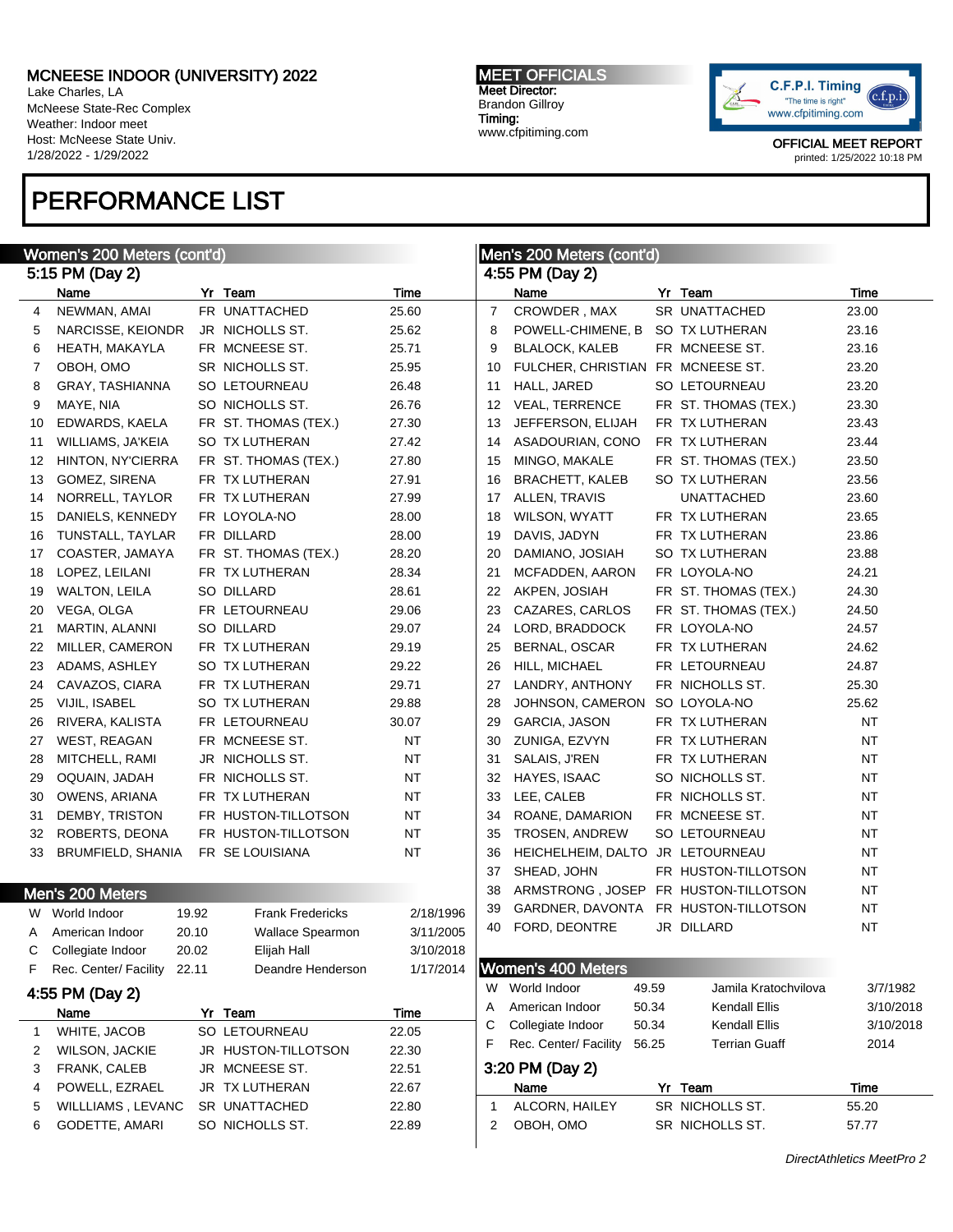Lake Charles, LA McNeese State-Rec Complex Weather: Indoor meet Host: McNeese State Univ. 1/28/2022 - 1/29/2022

## PERFORMANCE LIST

#### MEET OFFICIALS Meet Director: Brandon Gillroy Timing: www.cfpitiming.com



OFFICIAL MEET REPORT printed: 1/25/2022 10:18 PM

| Women's 400 Meters (cont'd)                              |                                                                                                                                                                                                                                                                                                                                                                                                                                                                                                                                                                                                                                    |                                  |                                                                                                                                                                                                                                                                                                                                                                                                                                                                                                                            |                                                                                                                                                                                                                                                                                                      | <b>Women's 600 Meters</b> |                                                         |                      |                                                                                                                                                                                                                                                                                                                                                                                                                                                                                                                                                                                                            |
|----------------------------------------------------------|------------------------------------------------------------------------------------------------------------------------------------------------------------------------------------------------------------------------------------------------------------------------------------------------------------------------------------------------------------------------------------------------------------------------------------------------------------------------------------------------------------------------------------------------------------------------------------------------------------------------------------|----------------------------------|----------------------------------------------------------------------------------------------------------------------------------------------------------------------------------------------------------------------------------------------------------------------------------------------------------------------------------------------------------------------------------------------------------------------------------------------------------------------------------------------------------------------------|------------------------------------------------------------------------------------------------------------------------------------------------------------------------------------------------------------------------------------------------------------------------------------------------------|---------------------------|---------------------------------------------------------|----------------------|------------------------------------------------------------------------------------------------------------------------------------------------------------------------------------------------------------------------------------------------------------------------------------------------------------------------------------------------------------------------------------------------------------------------------------------------------------------------------------------------------------------------------------------------------------------------------------------------------------|
| 3:20 PM (Day 2)                                          |                                                                                                                                                                                                                                                                                                                                                                                                                                                                                                                                                                                                                                    |                                  |                                                                                                                                                                                                                                                                                                                                                                                                                                                                                                                            |                                                                                                                                                                                                                                                                                                      | 4:35 PM (Day 2)           |                                                         |                      |                                                                                                                                                                                                                                                                                                                                                                                                                                                                                                                                                                                                            |
|                                                          |                                                                                                                                                                                                                                                                                                                                                                                                                                                                                                                                                                                                                                    |                                  |                                                                                                                                                                                                                                                                                                                                                                                                                                                                                                                            |                                                                                                                                                                                                                                                                                                      | Name                      |                                                         |                      | Time                                                                                                                                                                                                                                                                                                                                                                                                                                                                                                                                                                                                       |
|                                                          |                                                                                                                                                                                                                                                                                                                                                                                                                                                                                                                                                                                                                                    |                                  |                                                                                                                                                                                                                                                                                                                                                                                                                                                                                                                            | $\mathbf{1}$                                                                                                                                                                                                                                                                                         | WARNER, KAYLA             |                                                         |                      | 1:37.00                                                                                                                                                                                                                                                                                                                                                                                                                                                                                                                                                                                                    |
|                                                          |                                                                                                                                                                                                                                                                                                                                                                                                                                                                                                                                                                                                                                    |                                  |                                                                                                                                                                                                                                                                                                                                                                                                                                                                                                                            | 2                                                                                                                                                                                                                                                                                                    | ANTHONY, SHANIA           |                                                         |                      | 1:37.06                                                                                                                                                                                                                                                                                                                                                                                                                                                                                                                                                                                                    |
|                                                          |                                                                                                                                                                                                                                                                                                                                                                                                                                                                                                                                                                                                                                    |                                  |                                                                                                                                                                                                                                                                                                                                                                                                                                                                                                                            | 3                                                                                                                                                                                                                                                                                                    | JACKSON, INDYA            |                                                         |                      | 1:37.93                                                                                                                                                                                                                                                                                                                                                                                                                                                                                                                                                                                                    |
|                                                          |                                                                                                                                                                                                                                                                                                                                                                                                                                                                                                                                                                                                                                    |                                  |                                                                                                                                                                                                                                                                                                                                                                                                                                                                                                                            | 4                                                                                                                                                                                                                                                                                                    | NEVLUD, MEGAN             |                                                         |                      | 1:40.00                                                                                                                                                                                                                                                                                                                                                                                                                                                                                                                                                                                                    |
|                                                          |                                                                                                                                                                                                                                                                                                                                                                                                                                                                                                                                                                                                                                    |                                  |                                                                                                                                                                                                                                                                                                                                                                                                                                                                                                                            | 5                                                                                                                                                                                                                                                                                                    | MILES, PORSHA             |                                                         |                      | 1:40.00                                                                                                                                                                                                                                                                                                                                                                                                                                                                                                                                                                                                    |
|                                                          |                                                                                                                                                                                                                                                                                                                                                                                                                                                                                                                                                                                                                                    |                                  |                                                                                                                                                                                                                                                                                                                                                                                                                                                                                                                            | 6                                                                                                                                                                                                                                                                                                    | SALAZAR, ALYSSA           |                                                         |                      | 1:40.00                                                                                                                                                                                                                                                                                                                                                                                                                                                                                                                                                                                                    |
|                                                          |                                                                                                                                                                                                                                                                                                                                                                                                                                                                                                                                                                                                                                    |                                  |                                                                                                                                                                                                                                                                                                                                                                                                                                                                                                                            | 7                                                                                                                                                                                                                                                                                                    | CARTER, JORDAN            |                                                         |                      | 1:41.81                                                                                                                                                                                                                                                                                                                                                                                                                                                                                                                                                                                                    |
|                                                          |                                                                                                                                                                                                                                                                                                                                                                                                                                                                                                                                                                                                                                    |                                  |                                                                                                                                                                                                                                                                                                                                                                                                                                                                                                                            | 8                                                                                                                                                                                                                                                                                                    | MATTHEWS, AMIYA           |                                                         |                      | 1:43.65                                                                                                                                                                                                                                                                                                                                                                                                                                                                                                                                                                                                    |
|                                                          |                                                                                                                                                                                                                                                                                                                                                                                                                                                                                                                                                                                                                                    |                                  |                                                                                                                                                                                                                                                                                                                                                                                                                                                                                                                            | 9                                                                                                                                                                                                                                                                                                    | COOLEY, KELSEY            |                                                         |                      | 1:43.98                                                                                                                                                                                                                                                                                                                                                                                                                                                                                                                                                                                                    |
|                                                          |                                                                                                                                                                                                                                                                                                                                                                                                                                                                                                                                                                                                                                    |                                  |                                                                                                                                                                                                                                                                                                                                                                                                                                                                                                                            | 10                                                                                                                                                                                                                                                                                                   | MCGEE, CAMILLE            |                                                         |                      | 1.44.49                                                                                                                                                                                                                                                                                                                                                                                                                                                                                                                                                                                                    |
|                                                          |                                                                                                                                                                                                                                                                                                                                                                                                                                                                                                                                                                                                                                    |                                  |                                                                                                                                                                                                                                                                                                                                                                                                                                                                                                                            | 11                                                                                                                                                                                                                                                                                                   | <b>GARCIA VERGES, JUL</b> |                                                         |                      | 1.44.58                                                                                                                                                                                                                                                                                                                                                                                                                                                                                                                                                                                                    |
|                                                          |                                                                                                                                                                                                                                                                                                                                                                                                                                                                                                                                                                                                                                    |                                  |                                                                                                                                                                                                                                                                                                                                                                                                                                                                                                                            | 12                                                                                                                                                                                                                                                                                                   | NOIL, AMYA                |                                                         |                      | 1:46.51                                                                                                                                                                                                                                                                                                                                                                                                                                                                                                                                                                                                    |
|                                                          |                                                                                                                                                                                                                                                                                                                                                                                                                                                                                                                                                                                                                                    |                                  |                                                                                                                                                                                                                                                                                                                                                                                                                                                                                                                            | 13                                                                                                                                                                                                                                                                                                   | <b>IBARRA, PRISCILLA</b>  |                                                         |                      | 1:46.72                                                                                                                                                                                                                                                                                                                                                                                                                                                                                                                                                                                                    |
|                                                          |                                                                                                                                                                                                                                                                                                                                                                                                                                                                                                                                                                                                                                    |                                  |                                                                                                                                                                                                                                                                                                                                                                                                                                                                                                                            | 14                                                                                                                                                                                                                                                                                                   | TURNER, KAYLYN            |                                                         |                      | 1:48.00                                                                                                                                                                                                                                                                                                                                                                                                                                                                                                                                                                                                    |
|                                                          |                                                                                                                                                                                                                                                                                                                                                                                                                                                                                                                                                                                                                                    |                                  |                                                                                                                                                                                                                                                                                                                                                                                                                                                                                                                            | 15                                                                                                                                                                                                                                                                                                   | SULLIVAN, GRACE           |                                                         |                      | 1:50.00                                                                                                                                                                                                                                                                                                                                                                                                                                                                                                                                                                                                    |
|                                                          |                                                                                                                                                                                                                                                                                                                                                                                                                                                                                                                                                                                                                                    |                                  |                                                                                                                                                                                                                                                                                                                                                                                                                                                                                                                            | 16                                                                                                                                                                                                                                                                                                   | MARSH, ELLIE              |                                                         |                      | 1:50.00                                                                                                                                                                                                                                                                                                                                                                                                                                                                                                                                                                                                    |
|                                                          |                                                                                                                                                                                                                                                                                                                                                                                                                                                                                                                                                                                                                                    |                                  |                                                                                                                                                                                                                                                                                                                                                                                                                                                                                                                            | 17                                                                                                                                                                                                                                                                                                   | OLENICZAK, ABIGAIL        |                                                         |                      | 1:51.00                                                                                                                                                                                                                                                                                                                                                                                                                                                                                                                                                                                                    |
|                                                          |                                                                                                                                                                                                                                                                                                                                                                                                                                                                                                                                                                                                                                    | Michael Norman                   | 3/10/2018                                                                                                                                                                                                                                                                                                                                                                                                                                                                                                                  | 18                                                                                                                                                                                                                                                                                                   | MARTINEZ, JASMINE         |                                                         |                      | 1:52.50                                                                                                                                                                                                                                                                                                                                                                                                                                                                                                                                                                                                    |
| American Indoor                                          |                                                                                                                                                                                                                                                                                                                                                                                                                                                                                                                                                                                                                                    | Michael Norman                   | 3/10/2018                                                                                                                                                                                                                                                                                                                                                                                                                                                                                                                  | 19                                                                                                                                                                                                                                                                                                   | <b>SEAL, SUMMER</b>       |                                                         |                      | 1:52.80                                                                                                                                                                                                                                                                                                                                                                                                                                                                                                                                                                                                    |
| Collegiate Indoor                                        |                                                                                                                                                                                                                                                                                                                                                                                                                                                                                                                                                                                                                                    | Michael Norman                   | 3/10/2018                                                                                                                                                                                                                                                                                                                                                                                                                                                                                                                  | 20                                                                                                                                                                                                                                                                                                   | ACOSTA, MADISYN           |                                                         |                      | 1:53.00                                                                                                                                                                                                                                                                                                                                                                                                                                                                                                                                                                                                    |
| Rec. Center/ Facility                                    |                                                                                                                                                                                                                                                                                                                                                                                                                                                                                                                                                                                                                                    | Tom Williams                     | 1990                                                                                                                                                                                                                                                                                                                                                                                                                                                                                                                       | 21                                                                                                                                                                                                                                                                                                   | <b>BRITTON, LINDSEY</b>   |                                                         |                      | 1:55.00                                                                                                                                                                                                                                                                                                                                                                                                                                                                                                                                                                                                    |
|                                                          |                                                                                                                                                                                                                                                                                                                                                                                                                                                                                                                                                                                                                                    |                                  |                                                                                                                                                                                                                                                                                                                                                                                                                                                                                                                            | 22                                                                                                                                                                                                                                                                                                   | BYRD, AMBER               |                                                         |                      | 1:55.00                                                                                                                                                                                                                                                                                                                                                                                                                                                                                                                                                                                                    |
|                                                          |                                                                                                                                                                                                                                                                                                                                                                                                                                                                                                                                                                                                                                    |                                  |                                                                                                                                                                                                                                                                                                                                                                                                                                                                                                                            | 23                                                                                                                                                                                                                                                                                                   | FORET, MALLORY            |                                                         |                      | 1:58.00                                                                                                                                                                                                                                                                                                                                                                                                                                                                                                                                                                                                    |
|                                                          |                                                                                                                                                                                                                                                                                                                                                                                                                                                                                                                                                                                                                                    |                                  |                                                                                                                                                                                                                                                                                                                                                                                                                                                                                                                            | 24                                                                                                                                                                                                                                                                                                   | ESTEB, ISABEL             |                                                         |                      | 1:59.00                                                                                                                                                                                                                                                                                                                                                                                                                                                                                                                                                                                                    |
|                                                          |                                                                                                                                                                                                                                                                                                                                                                                                                                                                                                                                                                                                                                    |                                  |                                                                                                                                                                                                                                                                                                                                                                                                                                                                                                                            | 25                                                                                                                                                                                                                                                                                                   | <b>GOENS, LAUREN</b>      |                                                         |                      | 2:02.00                                                                                                                                                                                                                                                                                                                                                                                                                                                                                                                                                                                                    |
|                                                          |                                                                                                                                                                                                                                                                                                                                                                                                                                                                                                                                                                                                                                    |                                  |                                                                                                                                                                                                                                                                                                                                                                                                                                                                                                                            | 26                                                                                                                                                                                                                                                                                                   | HARDARDOTTIR, EST         |                                                         |                      | NT                                                                                                                                                                                                                                                                                                                                                                                                                                                                                                                                                                                                         |
|                                                          |                                                                                                                                                                                                                                                                                                                                                                                                                                                                                                                                                                                                                                    |                                  |                                                                                                                                                                                                                                                                                                                                                                                                                                                                                                                            | 27                                                                                                                                                                                                                                                                                                   | CZECH, TABEA              |                                                         |                      | NT                                                                                                                                                                                                                                                                                                                                                                                                                                                                                                                                                                                                         |
|                                                          |                                                                                                                                                                                                                                                                                                                                                                                                                                                                                                                                                                                                                                    |                                  |                                                                                                                                                                                                                                                                                                                                                                                                                                                                                                                            | 28                                                                                                                                                                                                                                                                                                   | <b>GREEN, CHRISTINA</b>   |                                                         |                      | <b>NT</b>                                                                                                                                                                                                                                                                                                                                                                                                                                                                                                                                                                                                  |
|                                                          |                                                                                                                                                                                                                                                                                                                                                                                                                                                                                                                                                                                                                                    |                                  |                                                                                                                                                                                                                                                                                                                                                                                                                                                                                                                            | 29                                                                                                                                                                                                                                                                                                   | PARKER, SERENITY          |                                                         |                      | <b>NT</b>                                                                                                                                                                                                                                                                                                                                                                                                                                                                                                                                                                                                  |
|                                                          |                                                                                                                                                                                                                                                                                                                                                                                                                                                                                                                                                                                                                                    |                                  |                                                                                                                                                                                                                                                                                                                                                                                                                                                                                                                            | 30                                                                                                                                                                                                                                                                                                   | NELSON, ALYSSA            |                                                         |                      | <b>NT</b>                                                                                                                                                                                                                                                                                                                                                                                                                                                                                                                                                                                                  |
|                                                          |                                                                                                                                                                                                                                                                                                                                                                                                                                                                                                                                                                                                                                    |                                  |                                                                                                                                                                                                                                                                                                                                                                                                                                                                                                                            |                                                                                                                                                                                                                                                                                                      |                           |                                                         |                      |                                                                                                                                                                                                                                                                                                                                                                                                                                                                                                                                                                                                            |
|                                                          |                                                                                                                                                                                                                                                                                                                                                                                                                                                                                                                                                                                                                                    |                                  |                                                                                                                                                                                                                                                                                                                                                                                                                                                                                                                            |                                                                                                                                                                                                                                                                                                      |                           |                                                         |                      |                                                                                                                                                                                                                                                                                                                                                                                                                                                                                                                                                                                                            |
|                                                          |                                                                                                                                                                                                                                                                                                                                                                                                                                                                                                                                                                                                                                    |                                  |                                                                                                                                                                                                                                                                                                                                                                                                                                                                                                                            |                                                                                                                                                                                                                                                                                                      |                           |                                                         |                      |                                                                                                                                                                                                                                                                                                                                                                                                                                                                                                                                                                                                            |
|                                                          |                                                                                                                                                                                                                                                                                                                                                                                                                                                                                                                                                                                                                                    |                                  |                                                                                                                                                                                                                                                                                                                                                                                                                                                                                                                            |                                                                                                                                                                                                                                                                                                      |                           |                                                         |                      |                                                                                                                                                                                                                                                                                                                                                                                                                                                                                                                                                                                                            |
|                                                          |                                                                                                                                                                                                                                                                                                                                                                                                                                                                                                                                                                                                                                    |                                  |                                                                                                                                                                                                                                                                                                                                                                                                                                                                                                                            |                                                                                                                                                                                                                                                                                                      | Name                      |                                                         |                      | Time                                                                                                                                                                                                                                                                                                                                                                                                                                                                                                                                                                                                       |
|                                                          |                                                                                                                                                                                                                                                                                                                                                                                                                                                                                                                                                                                                                                    |                                  |                                                                                                                                                                                                                                                                                                                                                                                                                                                                                                                            | 1                                                                                                                                                                                                                                                                                                    |                           |                                                         |                      | 1:18.51                                                                                                                                                                                                                                                                                                                                                                                                                                                                                                                                                                                                    |
|                                                          |                                                                                                                                                                                                                                                                                                                                                                                                                                                                                                                                                                                                                                    |                                  |                                                                                                                                                                                                                                                                                                                                                                                                                                                                                                                            | 2                                                                                                                                                                                                                                                                                                    | POZO, GERSON              |                                                         | FR SE LOUISIANA      | 1:22.00                                                                                                                                                                                                                                                                                                                                                                                                                                                                                                                                                                                                    |
| HEICHELHEIM, DALTO                                       |                                                                                                                                                                                                                                                                                                                                                                                                                                                                                                                                                                                                                                    | JR LETOURNEAU                    | 55.64                                                                                                                                                                                                                                                                                                                                                                                                                                                                                                                      | 3                                                                                                                                                                                                                                                                                                    | OMALLA, EUGENE            |                                                         | JR SE LOUISIANA      | 1:23.43                                                                                                                                                                                                                                                                                                                                                                                                                                                                                                                                                                                                    |
|                                                          |                                                                                                                                                                                                                                                                                                                                                                                                                                                                                                                                                                                                                                    | FR NICHOLLS ST.                  | 55.73                                                                                                                                                                                                                                                                                                                                                                                                                                                                                                                      | 4                                                                                                                                                                                                                                                                                                    | NOEL, JOSHUN              |                                                         | JR DILLARD           | 1:24.59                                                                                                                                                                                                                                                                                                                                                                                                                                                                                                                                                                                                    |
| LANDRY, ANTHONY                                          |                                                                                                                                                                                                                                                                                                                                                                                                                                                                                                                                                                                                                                    |                                  |                                                                                                                                                                                                                                                                                                                                                                                                                                                                                                                            |                                                                                                                                                                                                                                                                                                      |                           |                                                         |                      |                                                                                                                                                                                                                                                                                                                                                                                                                                                                                                                                                                                                            |
| JOHNSON, CAMERON                                         |                                                                                                                                                                                                                                                                                                                                                                                                                                                                                                                                                                                                                                    | SO LOYOLA-NO                     | 56.00                                                                                                                                                                                                                                                                                                                                                                                                                                                                                                                      | 5                                                                                                                                                                                                                                                                                                    | MORTON JR., DAMON         |                                                         | FR SE LOUISIANA      | 1:25.79                                                                                                                                                                                                                                                                                                                                                                                                                                                                                                                                                                                                    |
| <b>TROSEN, ANDREW</b>                                    |                                                                                                                                                                                                                                                                                                                                                                                                                                                                                                                                                                                                                                    | SO LETOURNEAU                    | 56.31                                                                                                                                                                                                                                                                                                                                                                                                                                                                                                                      | 6                                                                                                                                                                                                                                                                                                    | <b>KRAUS, PAVEL</b>       |                                                         | SO MCNEESE ST.       | 1:26.00                                                                                                                                                                                                                                                                                                                                                                                                                                                                                                                                                                                                    |
| HILL, MICHAEL                                            |                                                                                                                                                                                                                                                                                                                                                                                                                                                                                                                                                                                                                                    | FR LETOURNEAU                    | 56.55                                                                                                                                                                                                                                                                                                                                                                                                                                                                                                                      | 7                                                                                                                                                                                                                                                                                                    | HANSON, CHRISTIAN         |                                                         | JR LOYOLA-NO         | 1:26.00                                                                                                                                                                                                                                                                                                                                                                                                                                                                                                                                                                                                    |
| SHEAD, JOHN                                              |                                                                                                                                                                                                                                                                                                                                                                                                                                                                                                                                                                                                                                    | FR HUSTON-TILLOTSON              | NT                                                                                                                                                                                                                                                                                                                                                                                                                                                                                                                         | 8                                                                                                                                                                                                                                                                                                    | MEDINA, ALEX              |                                                         | SO LOYOLA-NO         | 1.27.00                                                                                                                                                                                                                                                                                                                                                                                                                                                                                                                                                                                                    |
| ARMSTRONG, JOSEP<br>GARDNER, DAVONTA FR HUSTON-TILLOTSON |                                                                                                                                                                                                                                                                                                                                                                                                                                                                                                                                                                                                                                    | FR HUSTON-TILLOTSON              | NT<br>NT                                                                                                                                                                                                                                                                                                                                                                                                                                                                                                                   | 9                                                                                                                                                                                                                                                                                                    | BRISCO, WILL              |                                                         | FR ST. THOMAS (TEX.) | 1:30.00                                                                                                                                                                                                                                                                                                                                                                                                                                                                                                                                                                                                    |
| 12                                                       | Name<br>ANDREWS, ANGINIQU<br>MAYE, NIA<br>NEWMAN, AMAI<br>DOTSON, KARMYN<br>DELGADO, SOPHIA<br>THYMES, JAKENZIE<br>MATTHEWS, TA'NIJAL<br>WILLIAMS, CLYDAJIA<br><b>BLANTON, NYJAE</b><br>SMITH, RYAN<br>VEGA, OLGA<br>JACKSON, RACHEL<br>CARBO, BRIA<br>CLARK, TAYLNN<br>MAYES, RA'SHAYE<br>Men's 400 Meters<br>W World Indoor<br>3:45 PM (Day 2)<br>Name<br><b>BRANCH, CODY</b><br>TODD, BENJAMIN<br>MORRIS JR., JAMAAL<br>PENNINGTON III, JAM<br>MCINTYRE, BRYCE<br>HALL, JARED<br>CROWDER, MAX<br>WALLER, EDUARDO<br><b>WILKINSON-HICKSON</b><br>MCCLENDON, KALEB<br>SOLOMON, NICHOLA<br>HICKS, MATTHEW<br><b>WILSON, JACKIE</b> | 44.52<br>44.52<br>44.52<br>48.3h | Yr Team<br>JR DILLARD<br>SO NICHOLLS ST.<br>FR UNATTACHED<br>FR DILLARD<br>FR ST. THOMAS (TEX.)<br>FR DILLARD<br>JR DILLARD<br>FR ST. THOMAS (TEX.)<br>SO DILLARD<br>SR DILLARD<br>FR LETOURNEAU<br>SO DILLARD<br>JR DILLARD<br>FR HUSTON-TILLOTSON<br>FR HUSTON-TILLOTSON<br>Yr Team<br>SR DILLARD<br>JR DILLARD<br>JR DILLARD<br>SO DILLARD<br>FR ST. THOMAS (TEX.)<br>SO LETOURNEAU<br>SR UNATTACHED<br>FR ST. THOMAS (TEX.)<br>SO DILLARD<br>JR DILLARD<br>FR LOYOLA-NO<br>FR ST. THOMAS (TEX.)<br>JR HUSTON-TILLOTSON | <b>Time</b><br>58.00<br>58.42<br>59.00<br>1:01.00<br>1:03.00<br>1:03.25<br>1:03.93<br>1:04.00<br>1:04.84<br>1:05.77<br>1:08.04<br>1:09.59<br>1:09.75<br>NT<br><b>NT</b><br>Time<br>48.26<br>48.76<br>49.00<br>50.53<br>51.30<br>51.94<br>52.00<br>52.50<br>52.64<br>52.74<br>54.00<br>54.20<br>54.66 |                           | Men's 600 Meters<br>4:45 PM (Day 2)<br>JACKSON, AGERIAN |                      | Yr Team<br>FR MCNEESE ST.<br>JR MCNEESE ST.<br>JR SE LOUISIANA<br>SO NICHOLLS ST.<br>SO SE LOUISIANA<br>JR LOYOLA-NO<br>SO MCNEESE ST.<br>JR NICHOLLS ST.<br>FR UL-LAFAYETTE<br>FR SE LOUISIANA<br>SR NICHOLLS ST.<br>JR HUSTON-TILLOTSON<br>SR MCNEESE ST.<br>JR DILLARD<br>FR MCNEESE ST.<br>FR LETOURNEAU<br>FR LETOURNEAU<br>SO LOYOLA-NO<br>JR NICHOLLS ST.<br>SO LOYOLA-NO<br>FR LETOURNEAU<br>SO LOYOLA-NO<br>FR LOYOLA-NO<br>FR LOYOLA-NO<br>FR LOYOLA-NO<br>FR NICHOLLS ST.<br>SO NICHOLLS ST.<br>FR HUSTON-TILLOTSON<br>FR HUSTON-TILLOTSON<br>FR HUSTON-TILLOTSON<br>Yr Team<br>JR SE LOUISIANA |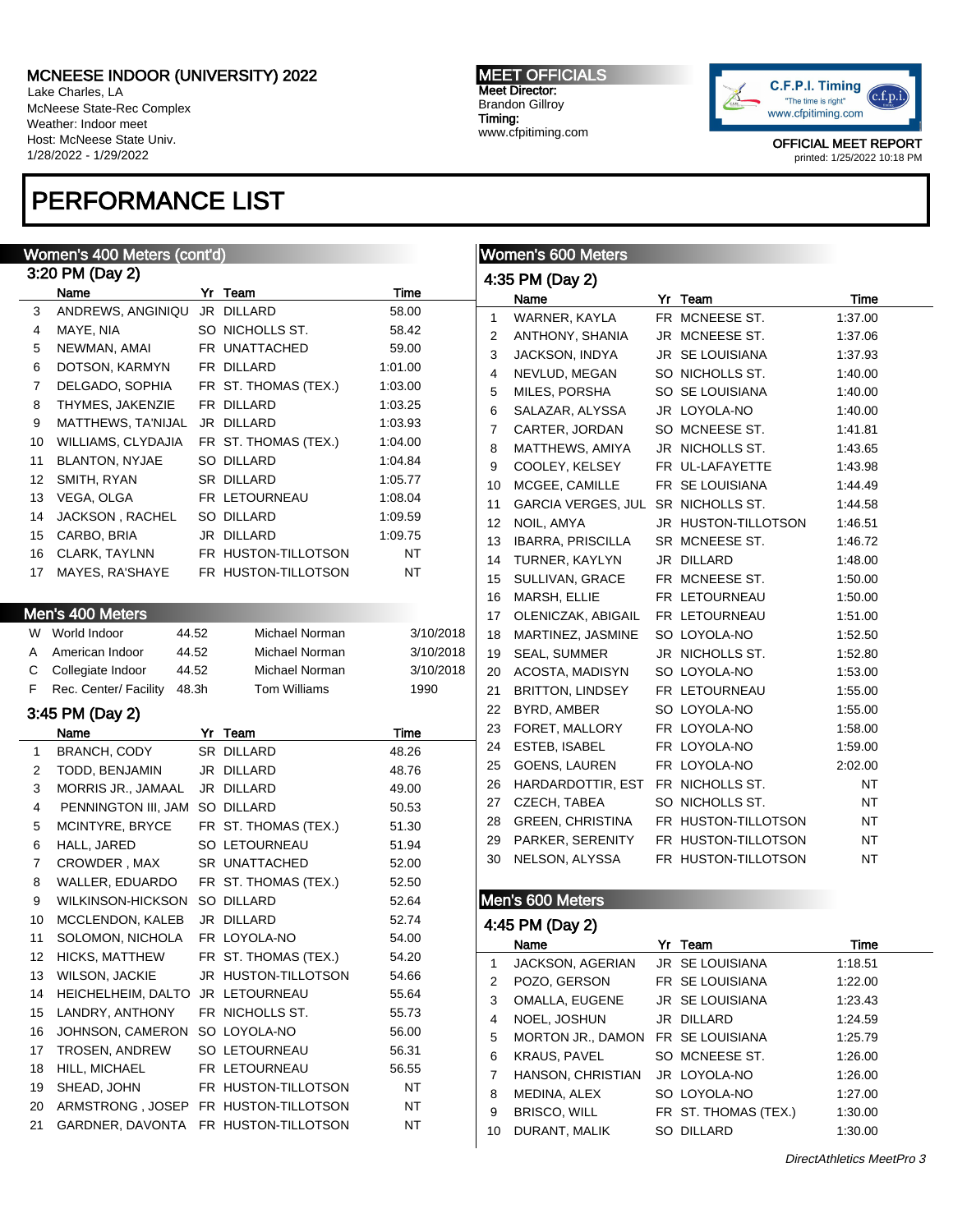Lake Charles, LA McNeese State-Rec Complex Weather: Indoor meet Host: McNeese State Univ. 1/28/2022 - 1/29/2022

## PERFORMANCE LIST

## Men's 600 Meters (cont'd)

|    | 4:45 PM (Day 2)         |    |                            |         |  |  |  |  |  |  |
|----|-------------------------|----|----------------------------|---------|--|--|--|--|--|--|
|    | Name                    | Yr | Team                       | Time    |  |  |  |  |  |  |
| 11 | FLORA, ISAAC            |    | FR LETOURNEAU              | 1:31.00 |  |  |  |  |  |  |
| 12 | <b>GRAY, RUSSELL</b>    |    | <b>SO LETOURNEAU</b>       | 1:34.01 |  |  |  |  |  |  |
| 13 | <b>WATERS, SAMUEL</b>   |    | FR LETOURNEAU              | 1:35.00 |  |  |  |  |  |  |
| 14 | MARTINEZ, DANIEL        |    | FR DILLARD                 | 1:35.00 |  |  |  |  |  |  |
| 15 | SNEED, VIRGIL           |    | <b>JR HUSTON-TILLOTSON</b> | NT      |  |  |  |  |  |  |
| 16 | O'NEAL, WESLEY          |    | SO NICHOLLS ST.            | NT      |  |  |  |  |  |  |
| 17 | <b>FABACHER, JAKE</b>   |    | FR NICHOLLS ST.            | NT      |  |  |  |  |  |  |
| 18 | <b>TOOKES, RODNEY</b>   |    | JR MCNEESE ST.             | NT      |  |  |  |  |  |  |
| 19 | MILES, ONDRAY           |    | FR MCNEESE ST.             | NT      |  |  |  |  |  |  |
| 20 | <b>GROOMS, DEANDRE</b>  |    | SO NICHOLLS ST.            | NT      |  |  |  |  |  |  |
| 21 | DENNIS, KEANON          |    | FR HUSTON-TILLOTSON        | NT      |  |  |  |  |  |  |
| 22 | HOWARD, XAVIER          |    | SO HUSTON-TILLOTSON        | NT      |  |  |  |  |  |  |
| 23 | DENNIS, KEYLAN          |    | <b>JR HUSTON-TILLOTSON</b> | NT      |  |  |  |  |  |  |
| 24 | <b>SELDERS, QUINTON</b> |    | FR HUSTON-TILLOTSON        | NT      |  |  |  |  |  |  |

### Women's 800 Meters

| W  | World Indoor                  | 1:55.82 | Jolanda Ceplak            | 3/3/2002  |
|----|-------------------------------|---------|---------------------------|-----------|
| A  | American Indoor               | 1:58.29 | Ajee' Wilson              | 2/8/2020  |
|    | C Collegiate Indoor           | 1:58.40 | Athing Mu                 | 2/27/2021 |
| F. | Rec. Center/ Facility 2:11.80 |         | <b>Beverly Harrington</b> | 1996      |

## 4:10 PM (Day 2)

|    | Name               | Yr | Team                 | Time    |
|----|--------------------|----|----------------------|---------|
| 1  | BRAVO-GARCIA, MAR  |    | FR UL-LAFAYETTE      | 2:15.87 |
| 2  | BARREIRO-LOPEZ, IR |    | FR MCNEESE ST.       | 2:16.00 |
| 3  | SALSBURY, HALEY    |    | SO UL-LAFAYETTE      | 2:16.90 |
| 4  | DIAZ, DANNA        |    | FR MCNEESE ST.       | 2:17.00 |
| 5  | GILROY, CIARA      |    | JR MCNEESE ST.       | 2:17.00 |
| 6  | YILMAZ, CEREN      |    | JR NICHOLLS ST.      | 2:21.00 |
| 7  | RIJPSTRA, ELSA     |    | JR NICHOLLS ST.      | 2:23.94 |
| 8  | TOURNOUX, BRIGID   |    | SO SE LOUISIANA      | 2:24.51 |
| 9  | HEBERT, MEREDITH   |    | SO UL-LAFAYETTE      | 2:24.78 |
| 10 | HANSEN, ELAINA     |    | SO NICHOLLS ST.      | 2:25.00 |
| 11 | JEMAIYO, GLADYS    |    | JR MCNEESE ST.       | 2:25.00 |
| 12 | REIFERS, LARA      |    | SR NICHOLLS ST.      | 2:25.50 |
| 13 | TOURNOUX, BERNAD   |    | SO SE LOUISIANA      | 2:27.39 |
| 14 | OLIVAREZ, JOCELYN  |    | FR ST. THOMAS (TEX.) | 2:28.00 |
| 15 | SANCHEZ, SOPHIA    |    | FR ST. THOMAS (TEX.) | 2:30.00 |
| 16 | HERNANDEZ, SAMAN   |    | FR ST. THOMAS (TEX.) | 2:36.00 |
| 17 | CARIDAD, MARTINA   |    | FR ST. THOMAS (TEX.) | 2:43.33 |
| 18 | MAYES, RA'SHAYE    |    | FR HUSTON-TILLOTSON  | NT      |

#### MEET OFFICIALS Meet Director: Brandon Gillroy Timing: www.cfpitiming.com



OFFICIAL MEET REPORT

printed: 1/25/2022 10:18 PM

|    | Men's 800 Meters      |         |                      |           |
|----|-----------------------|---------|----------------------|-----------|
| W  | World Indoor          | 1:42.67 | Wilson Kipketer      | 3/9/1997  |
| Α  | American Indoor       | 1:44.21 | Donavan Brazier      | 2/8/2021  |
| C  | Collegiate Indoor     | 1:44.84 | Paul Ereng           | 3/4/1989  |
| F  | Rec. Center/ Facility | 1:50.89 | Harding, Matthew     | 1/31/2020 |
|    |                       |         |                      |           |
|    | 4:22 PM (Day 2)       |         |                      |           |
|    | Name                  |         | Yr Team              | Time      |
| 1  | DEPRIL-DUPRE, BAPT    |         | SO UL-LAFAYETTE      | 1:51.56   |
| 2  | MEEK, JACOB           |         | SO UL-LAFAYETTE      | 1:53.56   |
| 3  | HARRIS, JIMMY         |         | FR UL-LAFAYETTE      | 1:53.98   |
| 4  | KYLES, CAEDMON        |         | SO UL-LAFAYETTE      | 1:55.36   |
| 5  | SQUASSINA, FILIPPO    |         | FR MCNEESE ST.       | 1:56.53   |
| 6  | PATTERSON, JOSEPH     |         | SO UL-LAFAYETTE      | 1:57.57   |
| 7  | GAMBRELL, SPENCE      |         | JR LETOURNEAU        | 1:57.77   |
| 8  | CANADY, RANDY         |         | JR NICHOLLS ST.      | 1:58.00   |
| 9  | KIPROTICH, NOAH       |         | FR SE LOUISIANA      | 1:58.20   |
| 10 | BRENT, SOLOMON        |         | JR UL-LAFAYETTE      | 1:58.34   |
| 11 | KANIPE, MILES         |         | SR NICHOLLS ST.      | 2:00.00   |
| 12 | URBINA, JAMES         |         | FR ST. THOMAS (TEX.) | 2:01.17   |
| 13 | CARPIO, JHANCARLO     |         | FR ST. THOMAS (TEX.) | 2:01.50   |
| 14 | WHISENHUNT, PREST     |         | SO NICHOLLS ST.      | 2:02.20   |
| 15 | WILLIAMS, DEVONTE     |         | JR DILLARD           | 2:02.36   |
| 16 | SKINNER, MICHAEL      |         | SO ST. THOMAS (TEX.) | 2:04.16   |
| 17 | LOMELI LLUIS, PABLO   |         | FR LETOURNEAU        | 2:05.00   |
| 18 | HINOJOSA, CARLOS      |         | FR ST. THOMAS (TEX.) | 2:05.00   |
| 19 | REESE, RASHID         |         | SR UL-LAFAYETTE      | NT        |
|    |                       |         |                      |           |
|    | Women's 1 Mile Run    |         |                      |           |
| W  | World Indoor          | 4:13.31 | Genzebe Dibaba       | 2/17/2016 |
| Α  | American Indoor       | 4:16.85 | <b>Elle Purrier</b>  | 2/2/2020  |
| С  | Collegiate Indoor     | 4:25.91 | Jenny Barringer      | 2/28/2009 |
| F  | Rec. Center/ Facility | 4:58.44 | Eykelbosch, Alex     | 1/25/2019 |
|    | 3:00 PM (Day 2)       |         |                      |           |
|    | Name                  |         | Yr Team              | Time      |
| 1  | DAIGLE, SOPHIE        |         | SR UL-LAFAYETTE      | 4:51.78   |
| 2  | LEGENDRE, INES        |         | FR SE LOUISIANA      | 5:00.00   |
| 3  | GILROY, CIARA         |         | JR MCNEESE ST.       | 5:12.71   |
| 4  | DIAZ, DANNA           |         | FR MCNEESE ST.       | 5:14.00   |
| 5  | ANDRES, BONNIE        |         | JR MCNEESE ST.       | 5:19.00   |
| 6  | HEBERT, MEREDITH      |         | SO UL-LAFAYETTE      | 5:39.19   |
| 7  | OLIVAREZ, JOCELYN     |         | FR ST. THOMAS (TEX.) | 5:41.99   |
| 8  | ACOSTA, MADISYN       |         | SO LOYOLA-NO         | 5:44.00   |
| 9  | CARIDAD, MARTINA      |         | FR ST. THOMAS (TEX.) | 5:46.26   |
| 10 | SANCHEZ, SOPHIA       |         | FR ST. THOMAS (TEX.) | 5:47.84   |
| 11 | MARTINEZ, JASMINE     |         | SO LOYOLA-NO         | 5:48.00   |
| 12 | BYRD, AMBER           |         | SO LOYOLA-NO         | 5:50.00   |
| 13 | BENNER, SIERRA        |         | JR LETOURNEAU        | 5:50.78   |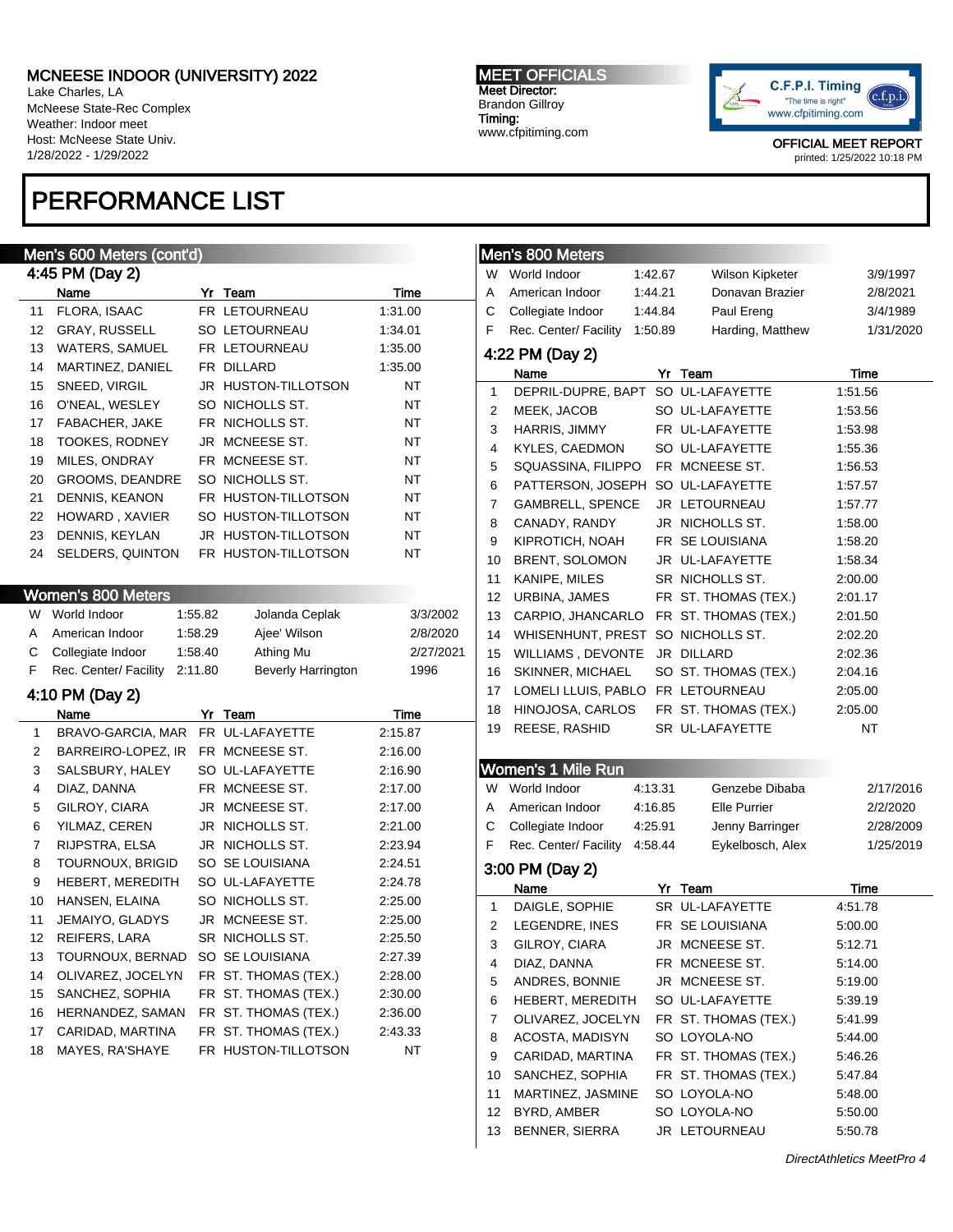Lake Charles, LA McNeese State-Rec Complex Weather: Indoor meet Host: McNeese State Univ. 1/28/2022 - 1/29/2022

## PERFORMANCE LIST

#### MEET OFFICIALS Meet Director: Brandon Gillroy Timing:

www.cfpitiming.com



OFFICIAL MEET REPORT

printed: 1/25/2022 10:18 PM

|    | Women's 1 Mile Run (cont'd)        |         |                       |           |                | Women's 3000 Meters     |         |                      |           |
|----|------------------------------------|---------|-----------------------|-----------|----------------|-------------------------|---------|----------------------|-----------|
|    | 3:00 PM (Day 2)                    |         |                       |           | W              | World Indoor            | 8:23.72 | Meseret Defar        | 2/3/2007  |
|    | Name                               |         | Yr Team               | Time      | Α              | American Indoor         | 8:25.70 | Karissa Schweizer    | 2/27/2020 |
| 14 | MARTINEZ, ASHLEY                   |         | FR ST. THOMAS (TEX.)  | 5.56.14   | C              | Collegiate Indoor       | 8:41.60 | Karissa Schweizer    | 2/3/2018  |
| 15 | LEDUC, GRACE                       |         | FR ST. THOMAS (TEX.)  | 6:00.00   | F              | Rec. Center/ Facility   | 9:29.21 | Clerc Simpson        | 2013      |
| 16 | ROBICHAUX, MYAH                    |         | SO NICHOLLS ST.       | 6:00.37   |                | 5:55 PM (Day 2)         |         |                      |           |
| 17 | FORET, MALLORY                     |         | FR LOYOLA-NO          | 6:05.00   |                | Name                    |         | Yr Team              | Time      |
| 18 | ESTEB, ISABEL                      |         | FR LOYOLA-NO          | 6:08.00   | 1              | DAIGLE, SOPHIE          |         | SR UL-LAFAYETTE      | 9:43.89   |
| 19 | <b>GOENS, LAUREN</b>               |         | FR LOYOLA-NO          | 6:12.00   | 2              | MOLONEY, SORCHA         |         | JR MCNEESE ST.       | 10:15.00  |
| 20 | BOYD, EMMA                         |         | FR LETOURNEAU         | 6:32.03   | 3              | JEPKORIR, AURELIA       |         | SO MCNEESE ST.       | 10:15.16  |
| 21 | MENDEKE, BETHANY                   |         | JR LETOURNEAU         | 7:12.06   | 4              | BARSAI, JEPTOO          |         | FR SE LOUISIANA      | 10:30.00  |
| 22 | LUCERO, KRISTIN                    |         | FR TX LUTHERAN        | NT        | 5              | KOSGEI, PAMELA          |         | JR MCNEESE ST.       | 10:33.21  |
| 23 | YELTON, JAYMEE                     |         | FR HUSTON-TILLOTSON   | <b>NT</b> | 6              | LANDER, ALISSA          |         | SR MCNEESE ST.       | 10:34.76  |
|    |                                    |         |                       |           | 7              | SALSBURY, HALEY         |         | SO UL-LAFAYETTE      | 11:05.40  |
|    | Men's 1 Mile Run                   |         |                       |           | 8              | BRAVO-GARCIA, MAR       |         | FR UL-LAFAYETTE      | 11:20.15  |
|    | W World Indoor                     | 3:48.45 | Hicham El Guerrouj    | 2/12/1997 | 9              | OLIVAREZ, JOCELYN       |         | FR ST. THOMAS (TEX.) | 11:35.00  |
| W  | World Indoor                       | 3:48.45 | Yomif Kejelcha        | 3/3/2019  | 10             | SANCHEZ, SOPHIA         |         | FR ST. THOMAS (TEX.) | 11:40.00  |
| A  | American Indoor                    | 3:49.89 | <b>Bernard Lagat</b>  | 2/11/2005 | 11             | TOURNOUX, BERNAD        |         | SO SE LOUISIANA      | 11:40.68  |
| С  | Collegiate Indoor                  | 3:50.39 | Cooper Teare          | 2/12/2021 | 12             | <b>TOURNOUX, BRIGID</b> |         | SO SE LOUISIANA      | 11:48.34  |
| F  | Rec. Center/ Facility              | 4:06.19 | Alex Bruce-Littlewood | 2011      | 13             | HOFFMAN, JAELYNN        |         | <b>SO DILLARD</b>    | 13:52.01  |
|    |                                    |         |                       |           | 14             | MENDEKE, BETHANY        |         | JR LETOURNEAU        | 15:02.23  |
|    | 3:10 PM (Day 2)                    |         |                       |           | 15             | ACOSTA, BROOKLYN        |         | FR DILLARD           | NT        |
|    | Name                               |         | Yr Team               | Time      |                |                         |         |                      |           |
| 1  | BOUDREAUX, LOUDE FR UL-LAFAYETTE   |         |                       | 4:12.87   |                |                         |         |                      |           |
| 2  | DEPRIL-DUPRE, BAPT SO UL-LAFAYETTE |         |                       | 4:13.78   |                | Men's 3000 Meters       |         |                      |           |
| 3  | KEMPER, JULIUS                     |         | FR SE LOUISIANA       | 4:15.00   | W.             | World Indoor            | 7:24.90 | Daniel Komen         | 2/6/1998  |
| 4  | SHELBY, REECE                      |         | FR UL-LAFAYETTE       | 4:15.45   | A              | American Indoor         | 7:32.43 | <b>Bernard Lagat</b> | 2/17/2007 |
| 5  | CHIASSON, PEYTON                   |         | FR UL-LAFAYETTE       | 4:15.76   | С              | Collegiate Indoor       | 7:38.59 | Allistair Cragg      | 2/14/2004 |
| 6  | UNGER, JUSTIN                      |         | SO UL-LAFAYETTE       | 4:21.78   | F              | Rec. Center/ Facility   | 8:10.9h | Roger Solar          | 1985      |
| 7  | KAPLAN, SETH                       |         | SO LETOURNEAU         | 4:25.00   |                | 6:17 PM (Day 2)         |         |                      |           |
| 8  | MARCINKUS, JACOB                   |         | FR UL-LAFAYETTE       | 4:28.23   |                | Name                    |         | Yr Team              | Time      |
| 9  | <b>SCALISI, BRADEN</b>             |         | SO UL-LAFAYETTE       | 4:28.67   | 1              | MAKUVIRE, BRADLEY       |         | SO SE LOUISIANA      | 8:28.62   |
| 10 | LOMELI LLUIS, PABLO FR LETOURNEAU  |         |                       | 4:30.00   | 2              | EL-FADL, OMER           |         | FR MCNEESE ST.       | 8:29.00   |
| 11 | CARTER, NICHOLAS                   |         | FR LETOURNEAU         | 4:30.00   | 3              | CROFT, JOEY             |         | JR MCNEESE ST.       | 8:29.17   |
| 12 | BOYD, JAXON                        |         | FR ST. THOMAS (TEX.)  | 4:30.00   | 4              | HYLAND, JAMES           |         | FR MCNEESE ST.       | 8:30.00   |
| 13 | HANSON, CHRISTIAN                  |         | JR LOYOLA-NO          | 4:30.00   | 5              | NIGHTINGALE, LORIE      |         | SR LETOURNEAU        | 8:30.99   |
| 14 | STEWART, CHAPIN                    |         | FR UL-LAFAYETTE       | 4:32.89   | 6              | <b>KEMBOI, EVANS</b>    |         | FR MCNEESE ST.       | 8:35.00   |
| 15 | WOLF, LUCAS                        |         | FR ST. THOMAS (TEX.)  | 4:36.00   | $\overline{7}$ | O'BOYLE, DAMIAN         |         | UN UNAT-ULL          | 8:35.00   |
| 16 | MEDINA, ALEX                       |         | SO LOYOLA-NO          | 4:36.00   | 8              | KIPKOGEI, JACOB         |         | SO MCNEESE ST.       | 8:39.00   |
| 17 | FOREMAN, PAYTON                    |         | FR MCNEESE ST.        | 4:45.00   | 9              | KIMUTAI, GILBERT        |         | FR MCNEESE ST.       | 8:40.00   |
| 18 | MCGUIRE, HUDSON                    |         | FR LETOURNEAU         | 4:50.00   | 10             | SMITH, AARON            |         | FR MCNEESE ST.       | 8:40.00   |
| 19 | WORLEY, DUSTIN                     |         | SR NICHOLLS ST.       | 4:59.20   | 11             | KIPLAGAT, HENRY         |         | JR MCNEESE ST.       | 8:43.52   |
| 20 | <b>GREEN, KOBY</b>                 |         | JR TX LUTHERAN        | 5:00.00   | 12             | GILLIAM, AARON          |         | JR MCNEESE ST.       | 8:44.01   |
| 21 | <b>BLANCHARD, THARO</b>            |         | SO NICHOLLS ST.       | NT        | 13             | BOUDREAUX, LOUDE        |         | FR UL-LAFAYETTE      | 8:45.67   |
| 22 | WAGER, DUSTIN                      |         | SO NICHOLLS ST.       | NT        | 14             | LORIPOSIA, ELIAS        |         | SO MCNEESE ST.       | 8:49.00   |
| 23 | MATAN, IMAN                        |         | JR HUSTON-TILLOTSON   | NT        | 15             | SHELBY, REECE           |         | FR UL-LAFAYETTE      | 8:50.42   |
| 24 | KIPROTICH, NOAH                    |         | FR SE LOUISIANA       | NT        | 16             | CHIASSON, PEYTON        |         | FR UL-LAFAYETTE      | 8:51.83   |
|    |                                    |         |                       |           |                | <b>GAMBRELL, SPENCE</b> |         |                      |           |
|    |                                    |         |                       |           | 17             |                         |         | JR LETOURNEAU        | 9:00.00   |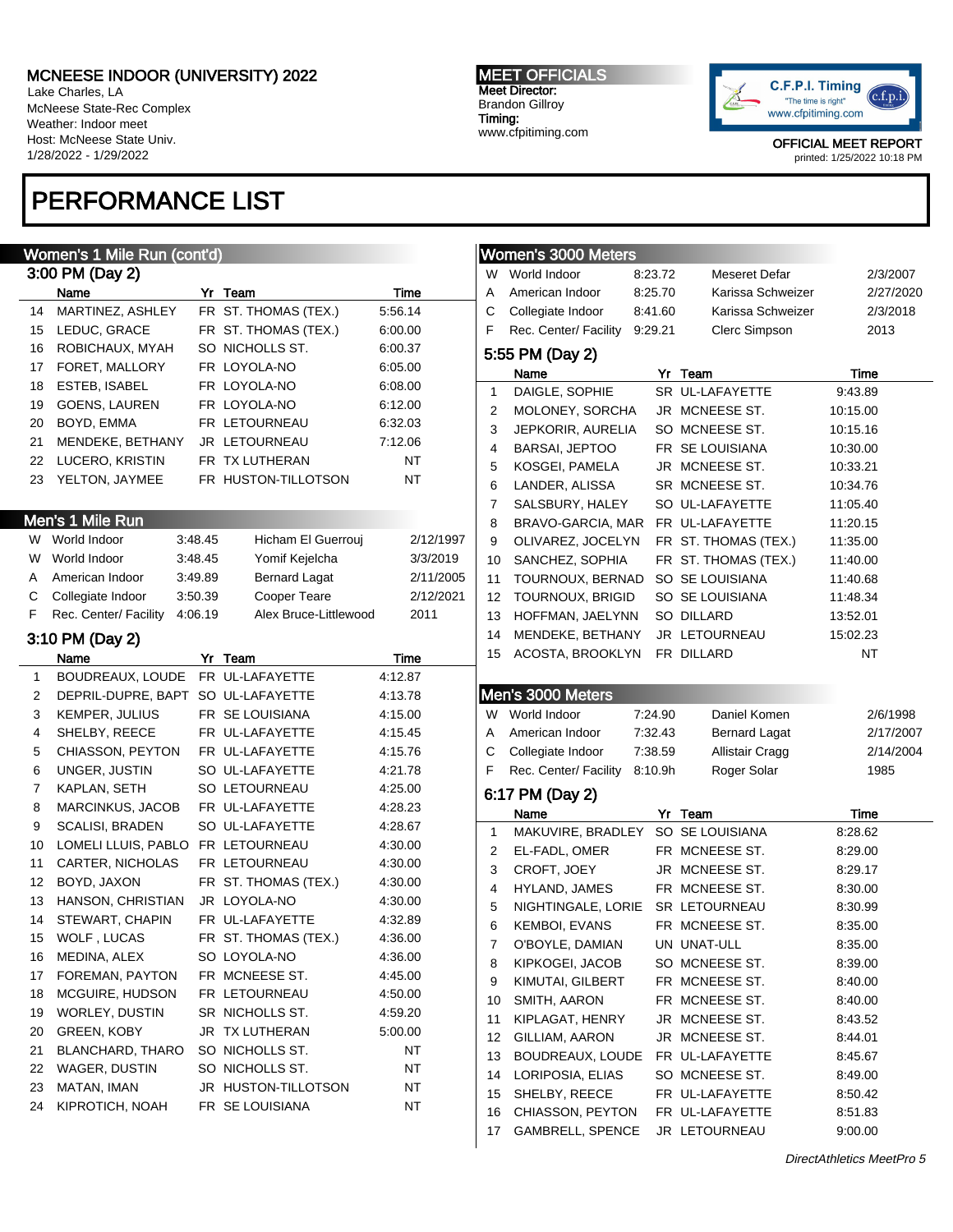Lake Charles, LA McNeese State-Rec Complex Weather: Indoor meet Host: McNeese State Univ. 1/28/2022 - 1/29/2022

## PERFORMANCE LIST

### Men's 3000 Meters (cont'd)

|    | 6:17 PM (Day 2)         |  |                      |         |  |  |  |  |  |  |  |
|----|-------------------------|--|----------------------|---------|--|--|--|--|--|--|--|
|    | Name                    |  | Yr Team              | Time    |  |  |  |  |  |  |  |
| 18 | <b>MARCINKUS, JACOB</b> |  | FR UL-LAFAYETTE      | 9:00.26 |  |  |  |  |  |  |  |
| 19 | CARPIO, JHANCARLO       |  | FR ST. THOMAS (TEX.) | 9:05.00 |  |  |  |  |  |  |  |
| 20 | UNGER, JUSTIN           |  | SO UL-LAFAYETTE      | 9:05.36 |  |  |  |  |  |  |  |
| 21 | <b>SCALISI, BRADEN</b>  |  | SO UL-LAFAYETTE      | 9:05.87 |  |  |  |  |  |  |  |
|    | 22 STEWART, CHAPIN      |  | FR UL-LAFAYETTE      | 9:10.75 |  |  |  |  |  |  |  |
| 23 | NELSON-BRODERICK.       |  | SO LOYOLA-NO         | 9:45.00 |  |  |  |  |  |  |  |
| 24 | <b>KEMPER, JULIUS</b>   |  | FR SE LOUISIANA      | NT      |  |  |  |  |  |  |  |

### Women's 55m Hurdles

2 section final, 4 athletes in each section

F Rec. Center/ Facility 7.77 Latey Davenport 1993

### Prelims 4:30 PM (Day 2): (Top 1 per Heat + next 5 advance)

|    | Name               | Yr | Team           | Time      |
|----|--------------------|----|----------------|-----------|
| 1  | SALAZAR, ALYSSA    |    | JR LOYOLA-NO   | 8.60      |
| 2  | REED, KAITLYN      |    | JR LETOURNEAU  | 9.71      |
| 3  | NORRELL, TAYLOR    |    | FR TX LUTHERAN | NT        |
| 4  | CAVAZOS, CIARA     |    | FR TX LUTHERAN | NT        |
| 5  | WEST, REAGAN       |    | FR MCNEESE ST. | NT        |
| 6  | TAFT, SAVANNAH     |    | FR LETOURNEAU  | <b>NT</b> |
| 7  | OLENICZAK, ABIGAIL |    | FR LETOURNEAU  | NT        |
| 8  | MARSH, ELLIE       |    | FR LETOURNEAU  | NT        |
| 9  | TURNER, KAYLYN     |    | JR DILLARD     | <b>NT</b> |
| 10 | WOODARD. CEMARIA   |    | SR DILLARD     | NT        |
| 11 | WALTON, LEILA      |    | SO DILLARD     | NT        |
| 12 | FERGUSON, AMARI    |    | JR DILLARD     | NT        |
| 13 | JACKSON, RACHEL    |    | SO DILLARD     | NT        |
| 14 | MARTIN, ALANNI     |    | SO DILLARD     | NT        |

### Men's 55m Hurdles

### straight final, 4 athletes in each section

| F | Rec. Center/ Facility<br>6.99 |  | <b>Derrick Ford</b> | 1993 |
|---|-------------------------------|--|---------------------|------|
|   | Name                          |  | Yr Team             | Time |
| 1 | PALMER, COLE                  |  | FR SE LOUISIANA     | 8.05 |
| 2 | YATES, JORDAN                 |  | SO DILLARD          | 8.20 |
| 3 | LORD, BRADDOCK                |  | FR LOYOLA-NO        | 8.55 |
| 4 | MCFADDEN, AARON               |  | FR LOYOLA-NO        | 8.60 |
| 5 | MURPHY, JOSIAH                |  | FR LETOURNEAU       | NT   |
| 6 | SELDERS, QUINTON              |  | FR HUSTON-TILLOTSON | NT   |
| 7 | LAFEUILLE, HILDEVE            |  | JR DILLARD          | NT   |
| 8 | WILKINSON-HICKSON SO DILLARD  |  |                     | NT   |
|   |                               |  |                     |      |

#### MEET OFFICIALS Meet Director: Brandon Gillroy Timing: www.cfpitiming.com



OFFICIAL MEET REPORT printed: 1/25/2022 10:18 PM

|   | Women's 4 x 400m Relay    |         |                            |           |
|---|---------------------------|---------|----------------------------|-----------|
| W | World Indoor              | 3:23.37 | <b>RUS</b>                 | 1/28/2006 |
| Α | American Indoor           | 3:23.85 | <b>U.S.A.</b>              | 3/4/2018  |
| C | Collegiate Indoor         | 3:26.27 | Texas A&M                  | 2/13/2021 |
| F | Rec. Center/ Facility     | 3:53.6h | San Jacinto                | 1988      |
|   | 6:30 PM (Day 2)           |         |                            |           |
|   | Team                      |         |                            | Time      |
| 1 | MCNEESE ST. (A)           |         |                            | 3:46.20   |
|   | 1) WARNER, KAYLA FR       |         | 2) HARRISON, KAYLA FR      |           |
|   | 3) CARTER, JORDAN SO      |         | 4) ANTHONY, SHANIA JR      |           |
|   | 5) HEATH, MAKAYLA FR      |         | 6) WRIGHT, MIKAYLA FR      |           |
|   | 7) JEDKINS, MALAIYA JR    |         | 8) WASHINGTON, DREUNNA SO  |           |
| 2 | SE LOUISIANA (A)          |         |                            | 3:47.26   |
|   | 1) JACKSON, INDYA JR      |         | 2) MILES, PORSHA SO        |           |
|   | 3) MCGEE, CAMILLE FR      |         | 4) JEANPIERE, DESTINEE SR  |           |
|   | 5) HARRINGTON, CHELSEA JR |         | 6)                         |           |
| 3 | HUSTON-TILLOTSON (A)      |         |                            | 4:08.92   |
|   | 1) NELSON, ALYSSA FR      |         | 2) GREEN, CHRISTINA FR     |           |
|   | 3) CLARK, TAYLNN FR       |         | 4) PARKER, SERENITY FR     |           |
|   | 5) NOIL, AMYA JR          |         | 6) YELTON, JAYMEE FR       |           |
| 4 | DILLARD (A)               |         |                            | 4:10.30   |
|   | 1) BYRD, KEVELL FR        |         | 2) THYMES, JAKENZIE FR     |           |
|   | 3) MATTHEWS, TA'NIJAL JR  |         | 4) SMITH, RYAN SR          |           |
| 5 | LETOURNEAU (A)            |         |                            | 4:12.01   |
|   | 1) GRAY, TASHIANNA SO     |         | 2) OLENICZAK, ABIGAIL FR   |           |
|   | 3) VEGA, OLGA FR          |         | 4) MARSH, ELLIE FR         |           |
|   | 5) BRITTON, LINDSEY FR    |         | 6)                         |           |
| 6 | NICHOLLS ST. (A)          |         |                            | 4:16.00   |
|   | 1) NEVLUD, MEGAN SO       |         | 2) RIJPSTRA, ELSA JR       |           |
|   | 3) YILMAZ, CEREN JR       |         | 4) HANSEN, ELAINA SO       |           |
|   | 5) CZECH, TABEA SO        |         | 6) HARDARDOTTIR, ESTER FR  |           |
|   | 7) ROBICHAUX, MYAH SO     |         | 8) GARCIA VERGES, JULIA SR |           |
|   |                           |         |                            |           |
|   | Men's 4 x 400m Relay      |         |                            |           |
| W | World Indoor              | 3:01.39 | Texas A&M                  | 3/10/2018 |
| Α | American Indoor           | 3:01.39 | Texas A&M                  | 3/10/2018 |
| С | Collegiate Indoor         | 3:00.77 | <b>USC</b>                 | 3/10/2018 |
| F | Rec. Center/ Facility     | 3:15.3h | <b>USL</b>                 | 1991      |

## 6:50 PM (Day 2)

| Team                   | Time                 |
|------------------------|----------------------|
| SE LOUISIANA (A)       | 3:04.88              |
| 1) JACKSON, AGERIAN JR | 2) OMALLA, EUGENE JR |
| 3) POZO, GERSON FR     | 4)                   |
| MCNEESE ST. (A)        | 3:12.76              |
| 1) LEE, RICHARD FR     | 2) BANKS, TERRILL SR |
| 3) MILES, ONDRAY FR    | 4) WHITE, JALON SO   |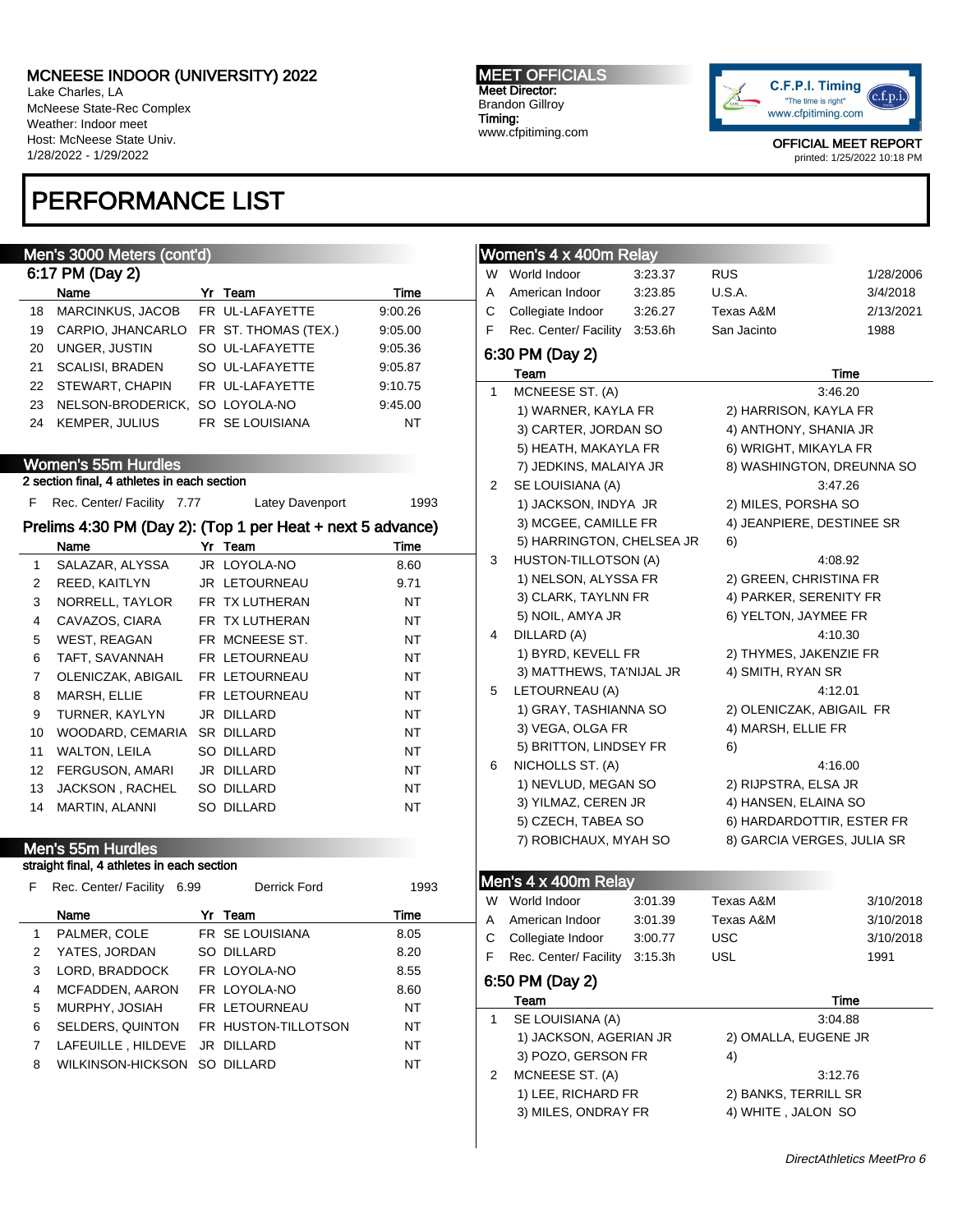Lake Charles, LA McNeese State-Rec Complex Weather: Indoor meet Host: McNeese State Univ. 1/28/2022 - 1/29/2022

Men's  $4$ 6:50 P

# PERFORMANCE LIST

#### MEET OFFICIALS Meet Director: Brandon Gillroy Timing:

www.cfpitiming.com



OFFICIAL MEET REPORT printed: 1/25/2022 10:18 PM

|    | Men's 4 x 400m Relay (cont'd) |                              |                | <b>Women's High Jump</b>          |       |                                                                                 |             |
|----|-------------------------------|------------------------------|----------------|-----------------------------------|-------|---------------------------------------------------------------------------------|-------------|
|    | 6:50 PM (Day 2)               |                              |                |                                   |       | Progressions- 1.46, 1.51, 1.56, 1.61, 1.66, 1.71, 1.74, 1.77, 1.80, etc.        |             |
|    | Team                          | Time                         |                | W World Indoor                    | 2.08m | Kajsa Bergqvist                                                                 | 2/4/2006    |
| 3  | DILLARD (A)                   | 3:18.43                      | A              | American Indoor                   | 2.02m | Chaunté Lowe                                                                    | 2/26/2012   |
|    | 1) BRANCH, CODY SR            | 2) MORRIS JR., JAMAAL JR     | C              | Collegiate Indoor                 | 1.98m | Destinee Hooker                                                                 | 3/19/2009   |
|    | 3) TODD, BENJAMIN JR          | 4) NOEL, JOSHUN JR           | C              | Collegiate Indoor                 | 1.98m | Akela Jones                                                                     | 3/11/2016   |
| 4  | HUSTON-TILLOTSON (A)          | 3:19.00                      | F              | Rec. Center/ Facility 1.75m       |       | Presley                                                                         | 1990        |
|    | 1) SNEED, VIRGIL JR           | 2) DENNIS, KEANON FR         |                | 4:00 PM (Day 2)                   |       |                                                                                 |             |
|    | 3) SELDERS, QUINTON FR        | 4) ARMSTRONG, JOSEPH FR      |                | Name                              |       | Yr Team                                                                         | Mark        |
|    | 5) GARDNER, DAVONTA FR        | 6)                           | $\mathbf{1}$   | FAMOUS, SAKARI                    |       | JR MCNEESE ST.                                                                  | 1.78m       |
| 5  | HUSTON-TILLOTSON (B)          | 3:19.00                      | $\overline{2}$ | OLSEN, KATRINE                    |       | FR SE LOUISIANA                                                                 | 1.68m       |
|    | 1) DENNIS, KEYLAN JR          | 2) HOWARD, XAVIER SO         | 3              | <b>GARRIET, JORDYN</b>            |       | FR MCNEESE ST.                                                                  | 1.67m       |
|    | 3) SHEAD, JOHN FR             | 4) MATAN, IMAN JR            | 4              |                                   |       |                                                                                 | 1.65m       |
|    | 5) WILSON, JACKIE JR          | 6)                           |                | POULLARD, ZUR'NAJA SO MCNEESE ST. |       |                                                                                 | 1.57m       |
| 6  | SE LOUISIANA (B)              | 3:20.00                      | 5              | TAFT, SAVANNAH                    |       | FR LETOURNEAU                                                                   |             |
|    | 1) MORTON JR., DAMON FR       | 2) HEROD, DAMON SO           | 6              | <b>SCHUBERT, REBEKK</b>           |       | SR ULM                                                                          | 1.56m       |
| 7  | MCNEESE ST. (B)               | 3:22.00                      | 7              | <b>BECNEL, KAITLYN</b>            |       | FR LOYOLA-NO                                                                    | 1.55m       |
|    | 1) TOOKES, RODNEY JR          | 2) QUINN, KAMERON FR         | 8              | REVIEL, ABIGAIL                   |       | FR LOYOLA-NO                                                                    | 1.50m       |
|    | 3) MARTIN, ZAC JR             | 4) GRAY, SAMUEL FR           | 9              | REED, KAITLYN                     |       | JR LETOURNEAU                                                                   | 1.46m       |
|    | 5) SQUASSINA, FILIPPO FR      | 6) BLALOCK, KALEB FR         |                |                                   |       |                                                                                 |             |
|    | 7) ROANE, DAMARION FR         | 8)                           |                | Men's High Jump                   |       |                                                                                 |             |
| 8  | LETOURNEAU (A)                | 3:24.49                      |                |                                   |       | Progressions- 1.80.1.85, 1.90, 1.95, 2.00, 2.05, 2.08, 2.11, 2.14, etc          |             |
|    | 1) HEICHELHEIM, DALTON JR     | 2) KAPLAN, SETH SO           | W              | World Indoor                      | 2.43m | Javier Sotomayor                                                                | 3/4/1989    |
|    | 3) TROSEN, ANDREW SO          | 4) WHITE, JACOB SO           | Α              | American Indoor                   | 2.40m | <b>Hollis Conway</b>                                                            | 3/10/1991   |
|    | 5) HALL, JARED SO             | 6) HILL, MICHAEL FR          | С              | Collegiate Indoor                 | 2.37m | <b>Hollis Conway</b>                                                            | 3/11/1989   |
| 9  | LETOURNEAU (B)                | 3:24.49                      | F              | Rec. Center/ Facility 2.18m       |       | Michael Roberson                                                                | 1996        |
|    | 1) HALL, JARED SO             | 2) GRAY, RUSSELL SO          |                | 5:00 PM (Day 2)                   |       |                                                                                 |             |
|    | 3) GAMBRELL, SPENCER JR       |                              |                | Name                              |       | Yr Team                                                                         | Mark        |
|    | 10 LETOURNEAU (C)             | 4) MOORE, ERIK JR<br>3:24.49 | $\mathbf{1}$   | BOUDREAUX, PATRIC FR MCNEESE ST.  |       |                                                                                 | 1.89m       |
|    |                               |                              | 2              | GUIDRY, JOSHUA                    |       | SO LETOURNEAU                                                                   | 1.88m       |
|    | 1) CARTER, NICHOLAS FR        | 2) FLORA, ISAAC FR           | 3              | HICKS, MATTHEW                    |       | FR ST. THOMAS (TEX.)                                                            | 6'2"        |
|    | 3) NIGHTINGALE, LORIEN SR     | 4) WATERS, SAMUEL FR         |                |                                   |       |                                                                                 |             |
|    | 11 UL-LAFAYETTE (A)           | 3:25.87                      | 4              | <b>GRISCOM, GREYSON</b>           |       | SO TX LUTHERAN                                                                  | 1.87m       |
|    | 1) MEEK, JACOB SO             | 2) KYLES, CAEDMON SO         | 5              | <b>WATSON, CHRISTOP</b>           |       | SO DILLARD                                                                      | 1.85m       |
|    | 3) HARRIS, JIMMY FR           | 4) BRENT, SOLOMON JR         | 6              | TODD, BENJAMIN                    |       | JR DILLARD                                                                      | 1.83m       |
|    | 12 NICHOLLS ST. (A)           | 3:33.26                      | 7              | <b>TROSEN, ANDREW</b>             |       | SO LETOURNEAU                                                                   | 1.80m       |
|    | 1) CANADY, RANDY JR           | 2) KANIPE, MILES SR          |                |                                   |       |                                                                                 |             |
|    | 3) O'NEAL, WESLEY SO          | 4) GROOMS, DEANDRE SO        |                | <b>Women's Pole Vault</b>         |       |                                                                                 |             |
|    | 5) WHISENHUNT, PRESTON SO     | 6)                           |                | 4.20, 4.25, etc                   |       | Progressions- 2.90, 3.05, 3.20, 3.35, 3.50, 3.65, 3.75, 3.85, 3.95, 4.05, 4.15, |             |
|    | 13 ST. THOMAS (TEX.) (A)      | 3:39.00                      |                |                                   |       |                                                                                 |             |
|    | 1) BRISCO, WILL FR            | 2) HINOJOSA, CARLOS FR       | W              | World Indoor                      | 5.03m | Jenn Shur                                                                       | 1/30/2016   |
|    | 3) SKINNER, MICHAEL SO        | 4) URBINA, JAMES FR          | A              | American Indoor                   | 5.03m | Jenn Suhr                                                                       | 1/30/2016   |
|    | 5) CARPIO, JHANCARLOS FR      | 6)                           | С              | Collegiate Indoor                 | 4.75m | Demi Payne                                                                      | 1/24/2015   |
| 14 | UL-LAFAYETTE (B)              | 5:26.87                      | F              | Rec. Center/ Facility             | 4.10m | Nicole Casper                                                                   | 2017        |
|    | 1) REESE, RASHID SR           | 2) UNGER, JUSTIN SO          |                | 3:00 PM (Day 2)                   |       |                                                                                 |             |
|    | 3) PATTERSON, JOSEPH SO       | 4) DEPRIL-DUPRE, BAPTISTE SO |                | Name                              |       | Yr Team                                                                         | <b>Mark</b> |
|    |                               |                              | -1             | GEBAUER, MAJA                     |       | SO MCNEESE ST.                                                                  | 3.98m       |
|    |                               |                              |                |                                   |       |                                                                                 |             |
|    |                               |                              | 2              | LEGGAS, KRISTINA                  |       | SR TULANE                                                                       | 3.85m       |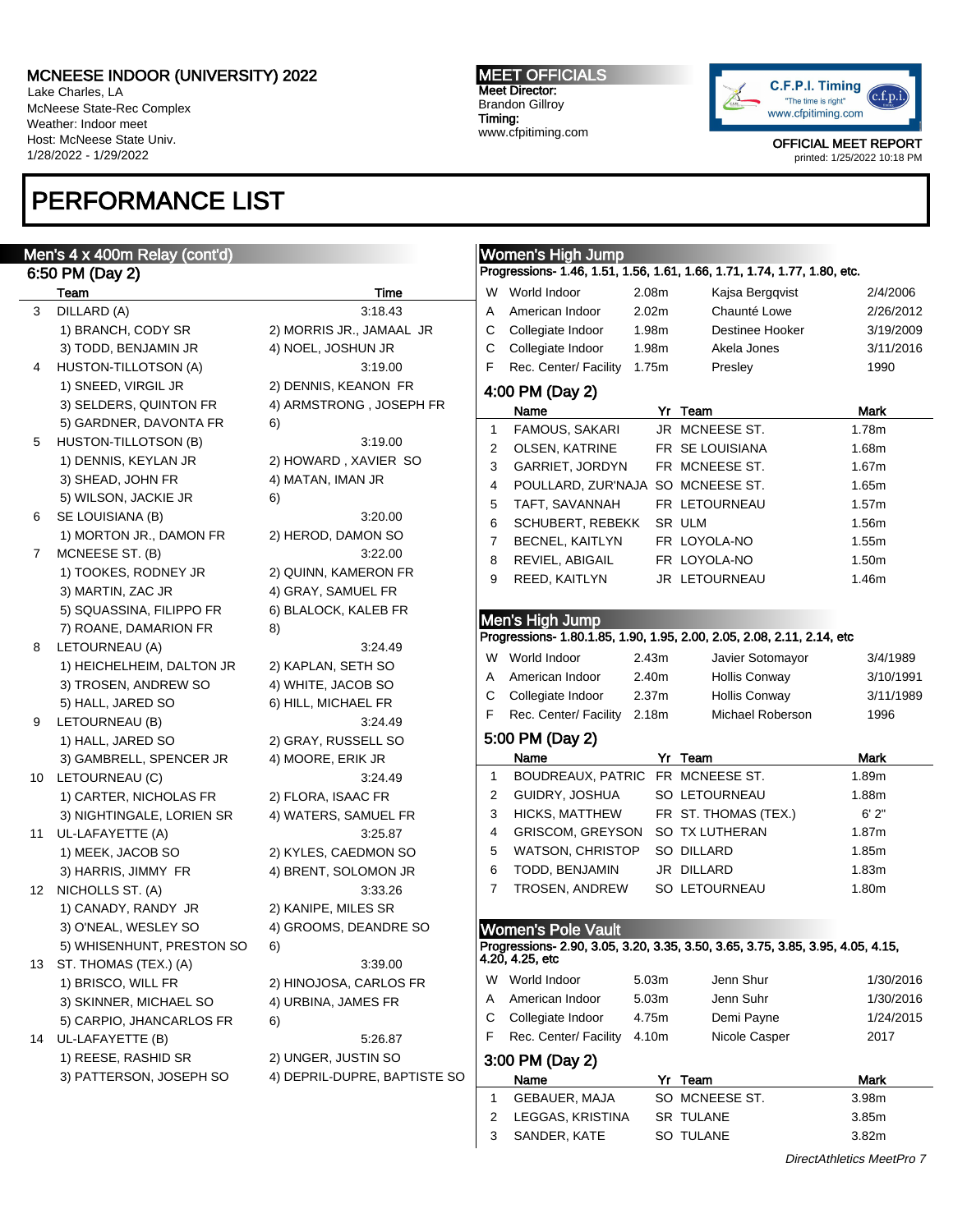Lake Charles, LA McNeese State-Rec Complex Weather: Indoor meet Host: McNeese State Univ. 1/28/2022 - 1/29/2022

## PERFORMANCE LIST

## Women's Pole Vault (cont'd)

|    | 3:00 PM (Day 2)         |  |                        |                   |  |  |  |  |  |
|----|-------------------------|--|------------------------|-------------------|--|--|--|--|--|
|    | Name                    |  | Yr Team                | <b>Mark</b>       |  |  |  |  |  |
| 4  | ZUPANC, LARA            |  | JR SE LOUISIANA        | 3.73 <sub>m</sub> |  |  |  |  |  |
| 5  | <b>BROWN, JORDAN</b>    |  | SO UL-LAFAYETTE        | 3.73m             |  |  |  |  |  |
| 6  | SMITH, REBECCA          |  | FR TULANE              | 3.70m             |  |  |  |  |  |
| 7  | MARTINEZ, CAMERO        |  | SO UL-LAFAYETTE        | 3.66m             |  |  |  |  |  |
| 8  | FITZGERALD, MEGAN       |  | <b>SR TULANE</b>       | 3.55m             |  |  |  |  |  |
| 9  | <b>GOMES, THAIS</b>     |  | <b>SR SE LOUISIANA</b> | 3.45m             |  |  |  |  |  |
| 10 | <b>WEYERSTRASS, AUB</b> |  | FR MCNEESE ST.         | 3.20 <sub>m</sub> |  |  |  |  |  |
| 11 | PACKER, KAYLEE          |  | <b>JR LETOURNEAU</b>   | 3.20 <sub>m</sub> |  |  |  |  |  |
| 12 | DAWSON, LILY            |  | <b>SO TX LUTHERAN</b>  | 3.03 <sub>m</sub> |  |  |  |  |  |
|    |                         |  |                        |                   |  |  |  |  |  |

### Men's Pole Vault

### Progressions- 4.45, 4.60, 4.75, 4.90, 5.00, 5.10, 5.20, 5.30, 5.40, 5.50, etc

| W  | World Indoor          | 6.18m | <b>Mondo Deplantis</b> | 2/15/2020 |
|----|-----------------------|-------|------------------------|-----------|
| A  | American Indoor       | 6.02m | Jeff Hartwig           | 3/10/2002 |
|    | C Collegiate Indoor   | 6.00m | K.C. Lightfoot         | 2/13/2021 |
| F. | Rec. Center/ Facility | 5.25m | Jacob Davis            | 1995      |
|    |                       |       |                        |           |

### 5:00 PM (Day 2)

|   | Name                              | Team                 | <b>Mark</b> |  |
|---|-----------------------------------|----------------------|-------------|--|
| 1 | MILLER, JACK                      | <b>JR LETOURNEAU</b> | 4.90m       |  |
| 2 | <b>RUSSELL, NICK</b>              | SO UL-LAFAYETTE      | 4.86m       |  |
| 3 | STANDRIDGE, MATTH SR UL-LAFAYETTE |                      | 4.82m       |  |
| 4 | <b>BURGESS, COLE</b>              | JR ULM               | 4.80m       |  |
| 5 | <b>GERMAN, DYLAN</b>              | FR ULM               | 4.65m       |  |
| 6 | STEPHENSON, TROY                  | JR TX LUTHERAN       | 4.55m       |  |
|   | ACERO, EZRA                       | FR TX LUTHERAN       | 4.50m       |  |
| 8 | FLORA, ISAAC                      | FR LETOURNEAU        | <b>NM</b>   |  |

### Women's Long Jump

#### All entrants get 3 attempts in Prelims, Top 9 + ties to finals of 3 additional attempts, Min mark 4.90

| W               | World Indoor                      | 7.37m |       | Heike Drechsler       | 2/13/1988 |  |  |  |
|-----------------|-----------------------------------|-------|-------|-----------------------|-----------|--|--|--|
| A               | American Indoor                   |       | 7.23m | <b>Brittney Reese</b> | 3/11/2012 |  |  |  |
| С               | Collegiate Indoor                 |       | 6.93m | Tara Davis            | 3/12/2021 |  |  |  |
| F               | Rec. Center/ Facility             |       | 6.12m | Paula Andrews         | 1991      |  |  |  |
| 2:00 PM (Day 2) |                                   |       |       |                       |           |  |  |  |
|                 | Name                              |       |       | Yr Team               | Mark      |  |  |  |
| 1               | HARRINGTON, CHELS JR SE LOUISIANA |       |       |                       | 6.11m     |  |  |  |
| 2               | <b>SCHUBERT, REBEKK</b>           |       |       | SR ULM                | 6.00m     |  |  |  |
| 3               | JEDKINS, MALAIYA                  |       |       | JR MCNEESE ST.        | 5.83m     |  |  |  |
| 4               | RAMIREZ, NASYA                    |       |       | SO ULM                | 5.82m     |  |  |  |
| 5               | <b>WASHINGTON, DREU</b>           |       |       | SO MCNEESE ST.        | 5.81m     |  |  |  |
| 6               | <b>WALLS, TAYLOR</b>              |       |       | SO UL-LAFAYETTE       | 5.69m     |  |  |  |
| 7               | COWANS, KAPRECIA                  |       |       | JR UL-LAFAYETTE       | 5.69m     |  |  |  |
| 8               | ROWE, RACHEL                      |       |       | JR DILLARD            | 5.56m     |  |  |  |

#### MEET OFFICIALS Meet Director: Brandon Gillroy Timing: www.cfpitiming.com

2:00 PM (Day 2)

Women's Long Jump (cont'd)



OFFICIAL MEET REPORT printed: 1/25/2022 10:18 PM

| 13                                                                                                        | IOANNOU, NATALIE FR SE LOUISIANA                                                                          |       |                        | <b>NM</b> |  |  |  |  |  |  |
|-----------------------------------------------------------------------------------------------------------|-----------------------------------------------------------------------------------------------------------|-------|------------------------|-----------|--|--|--|--|--|--|
|                                                                                                           |                                                                                                           |       |                        |           |  |  |  |  |  |  |
|                                                                                                           | Men's Long Jump                                                                                           |       |                        |           |  |  |  |  |  |  |
| All entrants get 3 attempts in Prelims, Top 9 + ties to finals of 3 additional<br>attempts, Min mark 6.30 |                                                                                                           |       |                        |           |  |  |  |  |  |  |
|                                                                                                           |                                                                                                           |       |                        |           |  |  |  |  |  |  |
| W                                                                                                         | World Indoor                                                                                              | 8.79m | Carl Lewis             | 1/27/1984 |  |  |  |  |  |  |
| A                                                                                                         | American Indoor                                                                                           | 8.79m | Carl Lewis             | 1/27/1984 |  |  |  |  |  |  |
| C                                                                                                         | Collegiate Indoor                                                                                         | 8.59m | <b>Miguel Pate</b>     | 3/1/2002  |  |  |  |  |  |  |
| F.                                                                                                        | Rec. Center/ Facility                                                                                     | 7.95m | <b>Brian Cooper</b>    | 1985      |  |  |  |  |  |  |
|                                                                                                           | 4:00 PM (Day 2)                                                                                           |       |                        |           |  |  |  |  |  |  |
|                                                                                                           | Name                                                                                                      |       | Yr Team                | Mark      |  |  |  |  |  |  |
| 1                                                                                                         | WARE, OBDARIUS                                                                                            |       | JR UL-LAFAYETTE        | 7.74m     |  |  |  |  |  |  |
| 2                                                                                                         | BOURKE, COLM                                                                                              |       | <b>RAHENY SHAMROCK</b> | 7.58m     |  |  |  |  |  |  |
| 3                                                                                                         | JOSEPH, JOHN                                                                                              |       | JR UL-LAFAYETTE        | 7.43m     |  |  |  |  |  |  |
| 4                                                                                                         | THEYARD, RYLAN                                                                                            |       | JR UL-LAFAYETTE        | 6.96m     |  |  |  |  |  |  |
| 5                                                                                                         | WILLIAMS, JULIAN                                                                                          |       | <b>SR DILLARD</b>      | 6.95m     |  |  |  |  |  |  |
| 6                                                                                                         | MASON, JOSHUA                                                                                             |       | SO UL-LAFAYETTE        | 6.91m     |  |  |  |  |  |  |
| 7                                                                                                         | MCINTYRE, BRYCE                                                                                           |       | FR ST. THOMAS (TEX.)   | 6.79m     |  |  |  |  |  |  |
| 8                                                                                                         | HEROD, DAMON                                                                                              |       | SO SE LOUISIANA        | 6.76m     |  |  |  |  |  |  |
| 9                                                                                                         | <b>TUCKER, CHRIS</b>                                                                                      |       | FR NICHOLLS ST.        | 6.74m     |  |  |  |  |  |  |
| 10                                                                                                        | <b>WATSON, CHRISTOP</b>                                                                                   |       | SO DILLARD             | 6.72m     |  |  |  |  |  |  |
| 11                                                                                                        | MINGO, MAKALE                                                                                             |       | FR ST. THOMAS (TEX.)   | 6.59m     |  |  |  |  |  |  |
| 12                                                                                                        | HARRIS, DATJUAN                                                                                           |       | SO DILLARD             | 6.52m     |  |  |  |  |  |  |
| 13                                                                                                        | CLEVELAND, KENDAL                                                                                         |       | SO SE LOUISIANA        | 6.42m     |  |  |  |  |  |  |
| 14                                                                                                        | WHITE, JACOB                                                                                              |       | SO LETOURNEAU          | 6.29m     |  |  |  |  |  |  |
| 15                                                                                                        | TROSEN, ANDREW                                                                                            |       | SO LETOURNEAU          | 5.82m     |  |  |  |  |  |  |
| 16                                                                                                        | HEICHELHEIM, DALTO JR LETOURNEAU                                                                          |       |                        | 5.78m     |  |  |  |  |  |  |
| 17                                                                                                        | MURPHY, JOSIAH                                                                                            |       | FR LETOURNEAU          | 5.39m     |  |  |  |  |  |  |
| 18                                                                                                        | BOUDREAUX, PATRIC FR MCNEESE ST.                                                                          |       |                        | ΝM        |  |  |  |  |  |  |
| 19                                                                                                        | OKIGWEH, ISAAC                                                                                            |       | FR HUSTON-TILLOTSON    | NM        |  |  |  |  |  |  |
| 20                                                                                                        | <b>GANT, DEDRICK</b>                                                                                      |       | FR SE LOUISIANA        | <b>NM</b> |  |  |  |  |  |  |
| 21                                                                                                        | WILLIAMS, JADEN                                                                                           |       | FR SE LOUISIANA        | NM        |  |  |  |  |  |  |
| 22                                                                                                        | <b>WILLIAMS, LAVANCE</b>                                                                                  |       | <b>UNATTACHED</b>      | <b>NM</b> |  |  |  |  |  |  |
|                                                                                                           |                                                                                                           |       |                        |           |  |  |  |  |  |  |
|                                                                                                           | <b>Women's Triple Jump</b>                                                                                |       |                        |           |  |  |  |  |  |  |
|                                                                                                           | All entrants get 3 attempts in Prelims, Top 9 + ties to finals of 3 additional<br>attempts, Miñ mark 9.75 |       |                        |           |  |  |  |  |  |  |

Name Yr Team Mark 9 WALTON, LEILA SO DILLARD 5.38m 10 BURNETT, COURTNE SO TX LUTHERAN 4.80m 11 REED, KAITLYN JR LETOURNEAU 4.67m 12 ARNOLD, IZZY SO LETOURNEAU 3.77m

| W World Indoor          | 15.43m | Yulimas Rojas        | 2/21/2020 |
|-------------------------|--------|----------------------|-----------|
| A American Indoor       | 14.64m | <b>Tori Franklin</b> | 2/14/2020 |
| C Collegiate Indoor     | 14.76m | <b>Ruth Usoro</b>    |           |
| F Rec. Center/ Facility | 12.53m | Jasmine Manuel       | 1/17/2014 |
|                         |        |                      |           |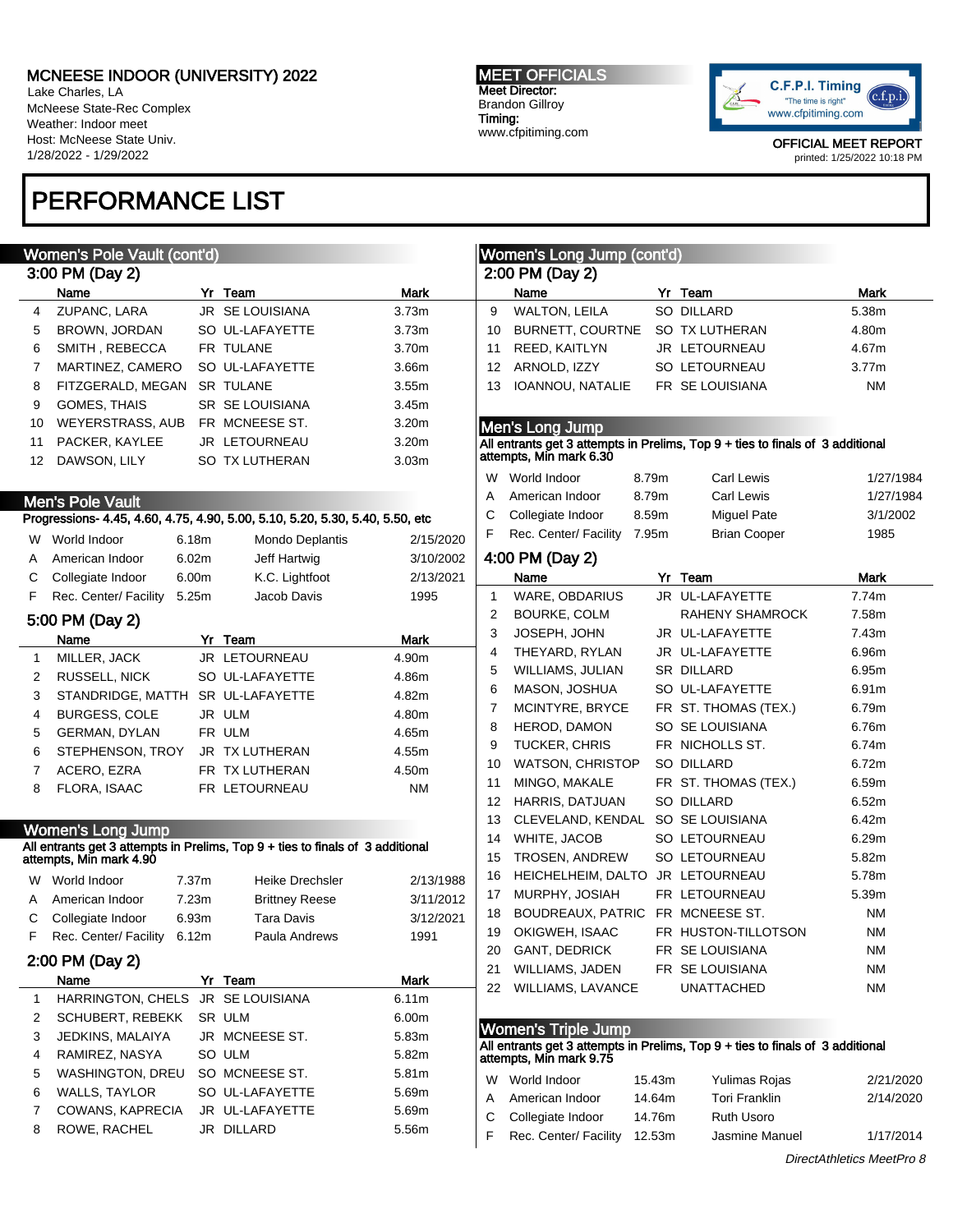Lake Charles, LA McNeese State-Rec Complex Weather: Indoor meet Host: McNeese State Univ. 1/28/2022 - 1/29/2022

## PERFORMANCE LIST

#### MEET OFFICIALS Meet Director: Brandon Gillroy Timing: www.cfpitiming.com



OFFICIAL MEET REPORT printed: 1/25/2022 10:18 PM

| Women's Triple Jump (cont'd) |                                   |        |                                                                                |           | <b>Women's Shot Put (cont'd)</b> |                                        |        |                                                                                |             |  |
|------------------------------|-----------------------------------|--------|--------------------------------------------------------------------------------|-----------|----------------------------------|----------------------------------------|--------|--------------------------------------------------------------------------------|-------------|--|
|                              | 5:00 PM (Day 2)                   |        |                                                                                |           |                                  | 12:45 PM (Day 2)                       |        |                                                                                |             |  |
|                              | Name                              |        | Yr Team                                                                        | Mark      |                                  | Name                                   |        | Yr Team                                                                        | Mark        |  |
| $\mathbf{1}$                 | JEDKINS, MALAIYA                  |        | JR MCNEESE ST.                                                                 | 12.94m    | $\mathbf{1}$                     | FULLERTON, JANELL                      |        | SR MCNEESE ST.                                                                 | 16.35m      |  |
| 2                            | STEELE, KARA                      |        | UN UNAT-TULANE                                                                 | 12.56m    | 2                                | <b>JACKSON, KRISTIAN</b>               |        | SR SE LOUISIANA                                                                | 15.26m      |  |
| 3                            | DAVIS, TAYLOR                     |        | SO UL-LAFAYETTE                                                                | 12.15m    | 3                                | <b>WILSON, BROOKLYN</b>                |        | SR UL-LAFAYETTE                                                                | 13.15m      |  |
| 4                            | TALLEY, MORGAN                    |        | JR MCNEESE ST.                                                                 | 12.09m    | 4                                | BAZILE, BRYANA                         |        | FR LOYOLA-NO                                                                   | 12.51m      |  |
| 5                            | YOUNG, ARIEL                      |        | SO UL-LAFAYETTE                                                                | 12.04m    | 5                                | COLEMAN, MYKHALA                       |        | FR LOYOLA-NO                                                                   | 12.50m      |  |
| 6                            | ROWE, RACHEL                      |        | JR DILLARD                                                                     | 11.88m    | 6                                | <b>BARRAS, MARIN</b>                   |        | FR UL-LAFAYETTE                                                                | 12.21m      |  |
| 7                            | LESH, JORDYN                      |        | <b>SR TULANE</b>                                                               | 11.50m    | 7                                | TORRES, ANE                            |        | JR MCNEESE ST.                                                                 | 12.12m      |  |
| 8                            | POULLARD, ZUR'NAJA SO MCNEESE ST. |        |                                                                                | 10.82m    | 8                                | JONES, ASHARI                          |        | FR MCNEESE ST.                                                                 | 12.04m      |  |
| 9                            | ELLIOTT, JASMINE                  |        | SR LOYOLA-NO                                                                   | 10.80m    | 9                                | RODRIGUEZ, JULISSA FR TX LUTHERAN      |        |                                                                                | 11.35m      |  |
| 10                           | GRAY, TASHIANNA                   |        | SO LETOURNEAU                                                                  | 10.04m    | 10                               | FLAX, MAYA                             |        | FR TX LUTHERAN                                                                 | 11.00m      |  |
| 11                           | VEGA, OLGA                        |        | FR LETOURNEAU                                                                  | 9.48m     | 11                               | <b>BRAUD, BAILEY</b>                   |        | JR LOYOLA-NO                                                                   | 10.70m      |  |
| 12                           | SCHMIDT, JULIANNA                 |        | FR MCNEESE ST.                                                                 | ΝM        | 12                               | WOODARD, CEMARIA                       |        | SR DILLARD                                                                     | 10.46m      |  |
| 13                           | IOANNOU, NATALIE                  |        | FR SE LOUISIANA                                                                | ΝM        | 13                               | ROBINSON, SHAYLAH FR LOYOLA-NO         |        |                                                                                | 10.25m      |  |
| 14                           | DOTSON, KARMYN                    |        | FR DILLARD                                                                     | ΝM        | 14                               | TURNER, KAYLYN                         |        | JR DILLARD                                                                     | 10.09m      |  |
|                              |                                   |        |                                                                                |           | 15                               | <b>BAILEY, ASSATA</b>                  |        | SO HUSTON-TILLOTSON                                                            | 9.41m       |  |
|                              | <b>Men's Triple Jump</b>          |        |                                                                                |           | 16                               | DIAZ, CAMERON                          |        | FR LOYOLA-NO                                                                   | 8.06m       |  |
|                              |                                   |        | All entrants get 3 attempts in Prelims, Top 9 + ties to finals of 3 additional |           | 17                               | JOHNSON, LILLIEMAR SO LOYOLA-NO        |        |                                                                                | 8.00m       |  |
|                              | attempts, Min mark 11.00          |        |                                                                                |           | 18                               | CHRISTOPHER, KELIS FR HUSTON-TILLOTSON |        |                                                                                | <b>NM</b>   |  |
|                              | W World Indoor                    | 18.07m | Hugues Zango                                                                   | 1/16/2021 | 19                               | CHAPMAN, AKASHA                        |        | FR HUSTON-TILLOTSON                                                            | <b>NM</b>   |  |
| A                            | American Indoor                   | 17.76m | <b>Mike Conley</b>                                                             | 1/27/1987 | 20                               | TAYLOR, HANNAH                         |        | FR LETOURNEAU                                                                  | <b>NM</b>   |  |
| С                            | Collegiate Indoor                 | 17.50m | <b>Charlie Simpkins</b>                                                        | 1/17/1986 | 21                               | SEYMORE, ASIANEA                       |        | SR DILLARD                                                                     | <b>NM</b>   |  |
| F                            | Rec. Center/ Facility             | 15.56m | Mdholongwa                                                                     | 1995      |                                  |                                        |        |                                                                                |             |  |
|                              | 4:00 PM (Day 2)                   |        |                                                                                |           |                                  | Men's Shot Put                         |        |                                                                                |             |  |
|                              | Name                              |        | Yr Team                                                                        | Mark      |                                  |                                        |        | All entrants get 3 attempts in Prelims, Top 9 + ties to finals of 3 additional |             |  |
| 1                            | WILLIAMS, JULIAN                  |        | SR DILLARD                                                                     | 14.50m    |                                  | attempts, Min mark 12.00               |        |                                                                                |             |  |
| 2                            | SOLOMON, NICHOLA                  |        | FR LOYOLA-NO                                                                   | 13.95m    |                                  | W World Indoor                         | 22.82m | <b>Ryan Crouser</b>                                                            | 1/24/2021   |  |
| 3                            | WHITE, JACOB                      |        | SO LETOURNEAU                                                                  | 13.88m    | A                                | American Indoor                        | 22.82m | Ryan Crouser                                                                   | 1/24/2021   |  |
| 4                            | <b>WATSON, CHRISTOP</b>           |        | SO DILLARD                                                                     | 13.00m    | С                                | Collegiate Indoor                      | 21.85m | Turner Washington                                                              | 2/13/2021   |  |
| 5                            | HARRIS, DATJUAN                   |        | SO DILLARD                                                                     | 12.85m    | F                                | Rec. Center/ Facility                  | 18.59m | Kevin Toth                                                                     | 1992        |  |
| 6                            | LEWIS, MAULEY                     |        | JR LETOURNEAU                                                                  | 12.60m    |                                  | 12:00 PM (Day 2)                       |        |                                                                                |             |  |
| 7                            | GANT, DEDRICK                     |        | FR SE LOUISIANA                                                                | ΝM        |                                  | Name                                   |        | Yr Team                                                                        | <b>Mark</b> |  |
| 8                            | OKIGWEH, ISAAC                    |        | FR HUSTON-TILLOTSON                                                            | ΝM        | $\mathbf{1}$                     | NEDOW, TOMMY                           |        | SO SE LOUISIANA                                                                | 16.93m      |  |
| 9                            | MURPHY, JOSIAH                    |        | FR LETOURNEAU                                                                  | ΝM        | 2                                | HANNAH, TYREN                          |        | SO UL-LAFAYETTE                                                                | 16.14m      |  |
| 10                           | CLEVELAND, KENDAL SO SE LOUISIANA |        |                                                                                | <b>NM</b> | 3                                | REYES, SCOTTIE                         |        | SO TX LUTHERAN                                                                 | 15.74m      |  |
|                              |                                   |        |                                                                                |           | 4                                | <b>HERMAN, ZACHARY</b>                 |        | JR TX LUTHERAN                                                                 | 15.19m      |  |
|                              | <b>Women's Shot Put</b>           |        |                                                                                |           | 5                                | DIETERT, GARRETT                       |        | JR MCNEESE ST.                                                                 | 14.78m      |  |
|                              |                                   |        | All entrants get 3 attempts in Prelims, Top 9 + ties to finals of 3 additional |           | 6                                | VICKNAIR, GABRIEL                      |        | SO UL-LAFAYETTE                                                                | 14.34m      |  |
|                              | attempts, Min mark 10.70          |        |                                                                                |           | 7                                | KITCHEN, JOHNATHA                      |        | SO DILLARD                                                                     | 13.91m      |  |
| W                            | World Indoor                      | 22.50m | Helena Fibingerova                                                             | 2/19/1977 | 8                                | <b>FRANCIS, MARCUS</b>                 |        | FR MCNEESE ST.                                                                 | 13.68m      |  |
| Α                            | American Indoor                   | 20.21m | <b>Michelle Carter</b>                                                         | 3/19/2016 | 9                                | DAMASCH, ROMAN                         |        | SO SE LOUISIANA                                                                | 13.63m      |  |
| С                            | Collegiate Indoor                 | 19.56m | <b>Raven Saunders</b>                                                          | 3/10/2017 | 10                               | <b>GEIGER, WESTON</b>                  |        | FR TX LUTHERAN                                                                 | 13.52m      |  |
| F                            | Rec. Center/ Facility             | 15.34m | <b>Tracey Rew</b>                                                              | 2011      | 11                               | JACK, OLIVER                           |        | FR UL-LAFAYETTE                                                                | 13.32m      |  |
|                              |                                   |        |                                                                                |           | 12                               | LONGINO, HUNTER                        |        | SO MCNEESE ST.                                                                 | 13.00m      |  |
|                              |                                   |        |                                                                                |           | 13                               | LOPEZ ALVAREZ, MIG                     |        | JR LETOURNEAU                                                                  | 12.94m      |  |
|                              |                                   |        |                                                                                |           | 14                               | COOK, CHASE                            |        | FR TX LUTHERAN                                                                 | 12.87m      |  |
|                              |                                   |        |                                                                                |           |                                  |                                        |        |                                                                                |             |  |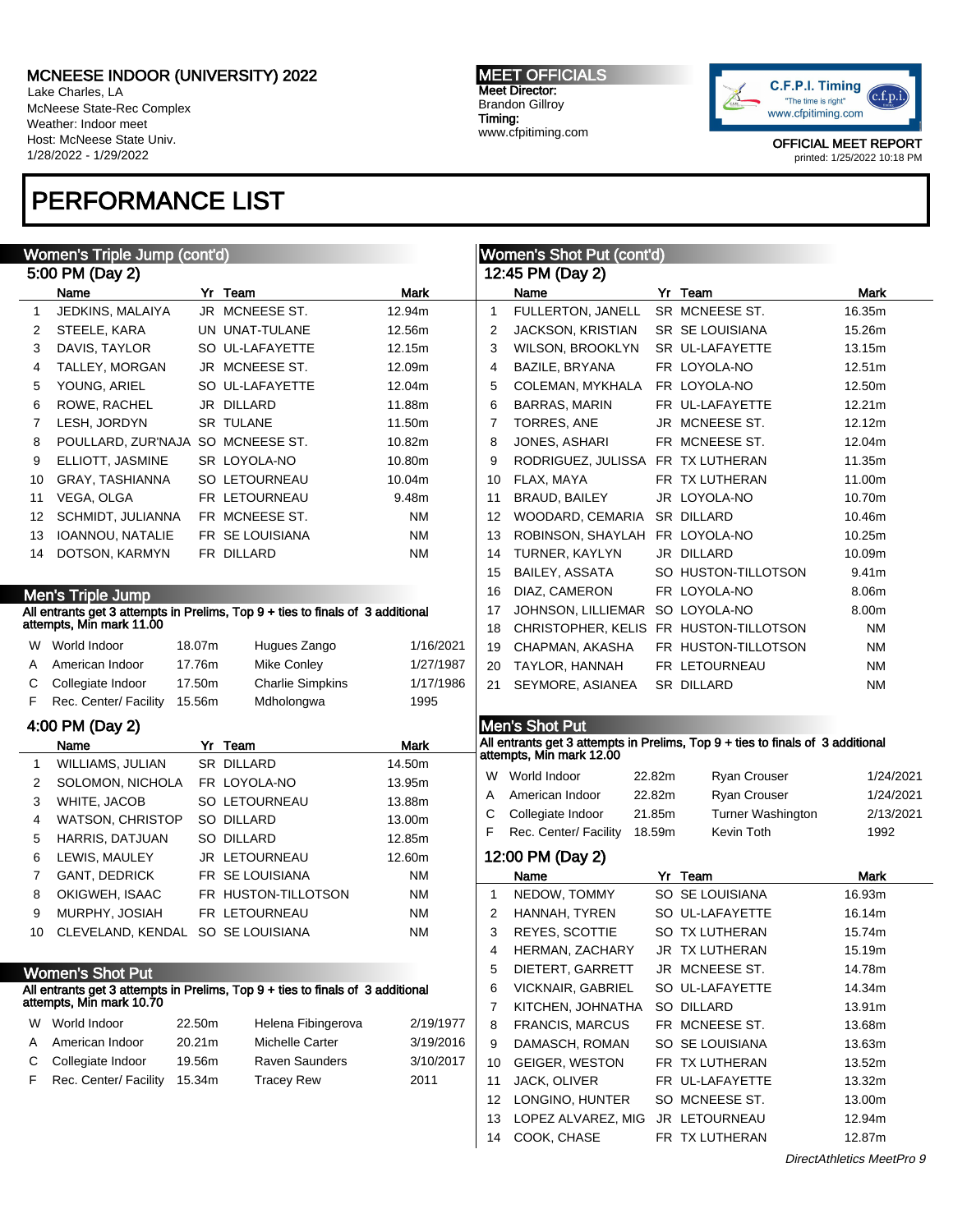Lake Charles, LA McNeese State-Rec Complex Weather: Indoor meet Host: McNeese State Univ. 1/28/2022 - 1/29/2022

## PERFORMANCE LIST

### Men's Shot Put (cont'd)

| 12:00 PM (Day 2) |                         |  |                            |           |  |  |  |  |
|------------------|-------------------------|--|----------------------------|-----------|--|--|--|--|
|                  | Name                    |  | Yr Team                    | Mark      |  |  |  |  |
| 15               | <b>CHALLIS, TYLER</b>   |  | FR MCNEESE ST.             | 12.32m    |  |  |  |  |
| 16               | <b>WHITRACK, JARRED</b> |  | FR NICHOLLS ST.            | 11.63m    |  |  |  |  |
| 17               | <b>HARRIS, NOBIE</b>    |  | JR DILLARD                 | 11.50m    |  |  |  |  |
| 18               | DENMAN, RILEY           |  | FR TX LUTHERAN             | 11.35m    |  |  |  |  |
| 19               | TAYLOR, ZACHARY         |  | FR LETOURNEAU              | 11.10m    |  |  |  |  |
| 20               | <b>GENNUSO, JUSTUS</b>  |  | SR DILLARD                 | 11.07m    |  |  |  |  |
| 21               | <b>HEGGELAND, JARED</b> |  | <b>SO LETOURNEAU</b>       | 10.00m    |  |  |  |  |
| 22               | SANDERS, COREY          |  | FR LOYOLA-NO               | 9.50m     |  |  |  |  |
| 23               | RYAN, JOSEPH            |  | JR LETOURNEAU              | NM        |  |  |  |  |
| 24               | <b>BERRY, MICAIAH</b>   |  | FR HUSTON-TILLOTSON        | NM        |  |  |  |  |
| 25               | <b>BELL, DEMONTRE</b>   |  | <b>JR HUSTON-TILLOTSON</b> | NM        |  |  |  |  |
| 26               | <b>VRBEK, ROBIN</b>     |  | FR SE LOUISIANA            | NM        |  |  |  |  |
| 27               | PAGART, SETH            |  | FR SE LOUISIANA            | <b>NM</b> |  |  |  |  |
|                  |                         |  |                            |           |  |  |  |  |

### Women's Weight Throw

#### All entrants get 3 attempts in Prelims, Top 9 + ties to finals of 3 additional attempts, Min mark 12.00

|    | A American Indoor            | 25.60m | Gwen Berry            | 3/10/2007 |
|----|------------------------------|--------|-----------------------|-----------|
|    | C Collegiate Indoor          | 25.56m | <b>Brittany Riley</b> | 3/10/2007 |
| E. | Rec. Center/ Facility 20.95m |        | La'Shantena Rounds    | 2014      |

### 12:00 PM (Day 2)

|                   | Name                                   | Yr | Team                   | <b>Mark</b> |  |  |
|-------------------|----------------------------------------|----|------------------------|-------------|--|--|
| 1                 | JACKSON, KRISTIAN                      |    | <b>SR SE LOUISIANA</b> | 16.89m      |  |  |
| 2                 | CARR, DEJAH                            |    | SR TX LUTHERAN         | 15.95m      |  |  |
| 3                 | WILSON, BROOKLYN                       |    | SR UL-LAFAYETTE        | 15.20m      |  |  |
| 4                 | HERNANDEZ, CHLOE                       |    | SO MCNEESE ST.         | 15.14m      |  |  |
| 5                 | OLSEN, KATRINE                         |    | FR SE LOUISIANA        | 15.03m      |  |  |
| 6                 | LEE, MARIAH                            |    | SO MCNEESE ST.         | 14.26m      |  |  |
| $\overline{7}$    | BARRAS, MARIN                          |    | FR UL-LAFAYETTE        | 13.91m      |  |  |
| 8                 | RODRIGUEZ, JULISSA FR TX LUTHERAN      |    |                        | 13.00m      |  |  |
| 9                 | EWING, ALYSSIA                         |    | JR LOYOLA-NO           | 12.56m      |  |  |
| 10                | FLAX, MAYA                             |    | FR TX LUTHERAN         | 12.00m      |  |  |
| 11                | MATHERNE, JOLIE                        |    | FR LOYOLA-NO           | 11.42m      |  |  |
| $12 \overline{ }$ | GUTIERREZ, GIZELLE                     |    | SO TX LUTHERAN         | 10.67m      |  |  |
| 13                | LYSSY, LYDIA                           |    | JR TX LUTHERAN         | 10.48m      |  |  |
| 14                | TURNER, KAYLYN                         |    | JR DILLARD             | 9.96m       |  |  |
| 15                | WOODARD, CEMARIA                       |    | <b>SR DILLARD</b>      | 7.82m       |  |  |
| 16                | BAILEY, ASSATA                         |    | SO HUSTON-TILLOTSON    | ΝM          |  |  |
| 17                | CHRISTOPHER, KELIS FR HUSTON-TILLOTSON |    |                        | <b>NM</b>   |  |  |
| 18                | CHAPMAN, AKASHA                        |    | FR HUSTON-TILLOTSON    | <b>NM</b>   |  |  |
| 19                | SEYMORE, ASIANEA                       |    | <b>SR DILLARD</b>      | <b>NM</b>   |  |  |

#### MEET OFFICIALS Meet Director: Brandon Gillroy Timing: www.cfpitiming.com



OFFICIAL MEET REPORT printed: 1/25/2022 10:18 PM

## Men's Weight Throw All entrants get 3 attempts in Prelims, Top 9 + ties to finals of 3 additional attempts, Min mark 13.00 A American Indoor 25.86m Lance Deal 3/4/1995 C Collegiate Indoor 25.58m Michael Lihrman 2/28/2015 F Rec. Center/ Facility 20.87m Alexander Young 2015 12:45 PM (Day 2) Name Yr Team Mark 1 CHALLIS, TYLER FR MCNEESE ST. 16.60m 2 NEDOW, TOMMY SO SE LOUISIANA 16.57m 3 REYES, SCOTTIE SO TX LUTHERAN 16.42m 4 HERMAN, ZACHARY JR TX LUTHERAN 15.41m 5 HANNAH, TYREN SOUL-LAFAYETTE 15.25m 6 GEIGER, WESTON FR TX LUTHERAN 15.14m 7 LEBLANC, REILLY FR MCNEESE ST. 14.96m 8 WEBB, TERRELL SO SE LOUISIANA 14.82m 9 VICKNAIR, GABRIEL SO UL-LAFAYETTE 14.82m 10 COOK, CHASE FR TX LUTHERAN 14.00m 11 DIETERT, GARRETT JR MCNEESE ST. 13.93m 12 LONGINO, HUNTER SO MCNEESE ST. 13.93m 13 VRBEK, ROBIN FR SE LOUISIANA 13.02m 14 JACK, OLIVER FR UL-LAFAYETTE 12.63m 15 DENMAN, RILEY FR TX LUTHERAN 11.75m 16 LOPEZ ALVAREZ, MIG JR LETOURNEAU 11.00m 17 GENNUSO, JUSTUS SR DILLARD 10.29m 18 KITCHEN, JOHNATHA SO DILLARD 10.15m 19 GUILLOTTE, BRYCE FR MCNEESE ST. NM 20 TAYLOR, ZACHARY FR LETOURNEAU NM 21 HEGGELAND, JARED SO LETOURNEAU NM 22 BERRY, MICAIAH FR HUSTON-TILLOTSON NM 23 BELL, DEMONTRE JR HUSTON-TILLOTSON NM 24 PAGART, SETH FR SE LOUISIANA NM 25 DAMASCH, ROMAN SO SE LOUISIANA NM 26 HARRIS, NOBIE JR DILLARD NM Men's Indoor Heptathlon W World Indoor 6645 Ashton Eaton 3/10/2012 A American Indoor 6645 Ashton Easton 3/10/2012 C Collegiate Indoor 6499 Ashton Easton 3/13/2010 Name **Yr Team** Points

|   | Name                   | Team            | Points    |
|---|------------------------|-----------------|-----------|
| 1 | MIXON, CHANDLER        | SR UL-LAFAYETTE | 5307      |
| 2 | <b>JACKSON, RONNIE</b> | SO MCNEESE ST.  | <b>NP</b> |
| 3 | PALMER, COLE           | FR SE LOUISIANA | <b>NP</b> |
| 4 | <b>BENOIT, LUKE</b>    | SO UL-LAFAYETTE | <b>NP</b> |
| 5 | COLA. TIMOTHY          | SO UL-LAFAYETTE | <b>NP</b> |
| 6 | JAIME, GAVIN           | JR UL-LAFAYETTE | <b>NP</b> |